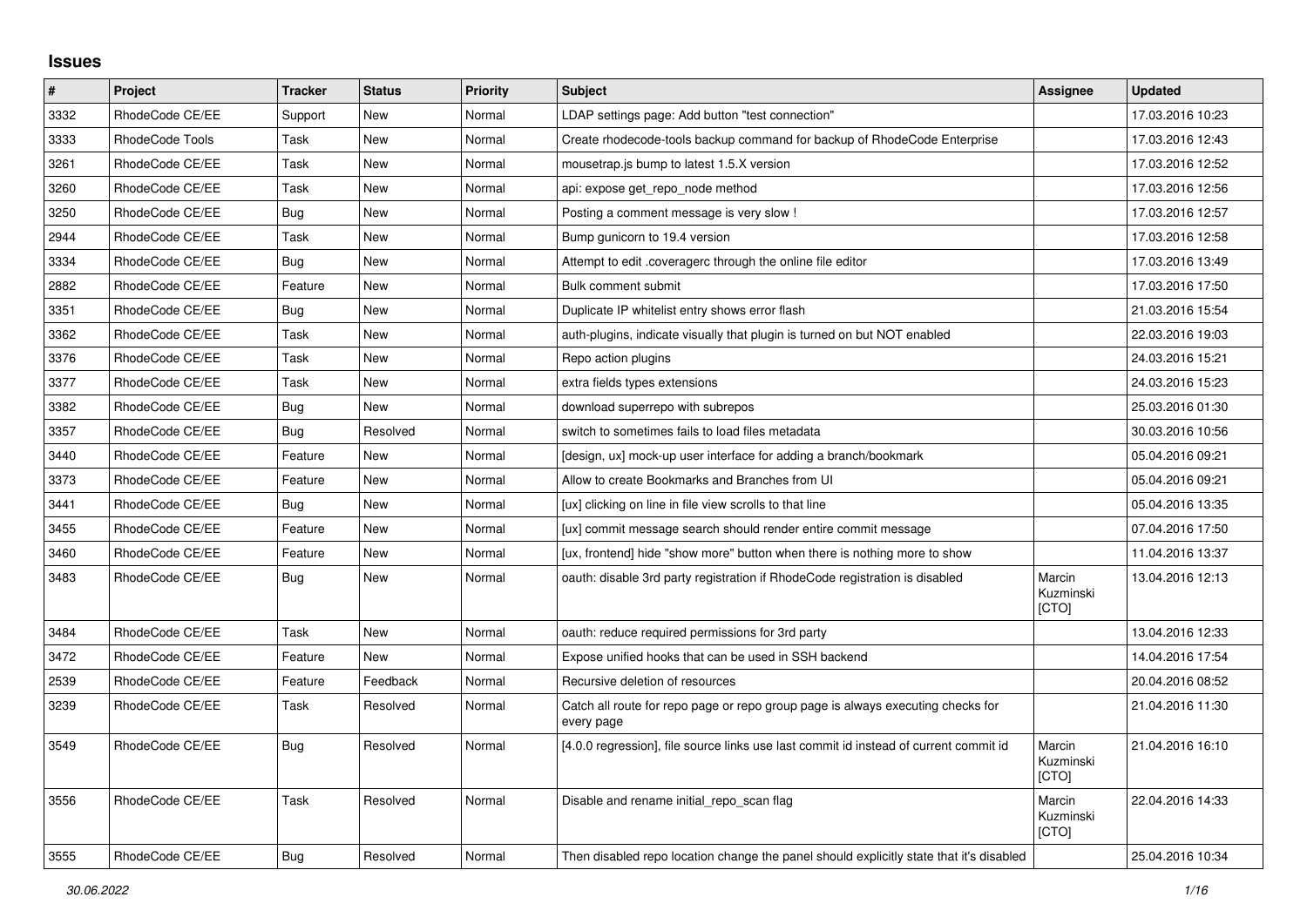| $\pmb{\#}$ | Project              | <b>Tracker</b> | <b>Status</b> | Priority | <b>Subject</b>                                                                      | <b>Assignee</b>              | <b>Updated</b>   |
|------------|----------------------|----------------|---------------|----------|-------------------------------------------------------------------------------------|------------------------------|------------------|
| 3615       | RhodeCode CE/EE      | Bug            | New           | Low      | (OperationalError) too many SQL variables on admin journal page                     |                              | 06.05.2016 11:45 |
| 3922       | RhodeCode CE/EE      | <b>Bug</b>     | New           | Normal   | svn backend returns different diff to git/hg backends                               |                              | 11.05.2016 14:29 |
| 3939       | RhodeCode CE/EE      | <b>Bug</b>     | New           | Normal   | [ux] changelog filter blank after going back in browser                             |                              | 18.05.2016 14:50 |
| 3956       | RhodeCode CE/EE      | Bug            | New           | Normal   | [ce] - svn commit with all 'None' properties (author, message, etc.)                |                              | 23.05.2016 17:22 |
| 148        | RhodeCode CE/EE      | Feature        | New           | Normal   | [comments] Add per file and multiline comments in a changeset                       |                              | 25.05.2016 10:20 |
| 3963       | RhodeCode CE/EE      | <b>Bug</b>     | New           | Normal   | [ce] Getting a newly added repo via remap/rescan via api gives no data              |                              | 27.05.2016 05:02 |
| 3977       | RhodeCode CE/EE      | Feature        | New           | Normal   | Wiki                                                                                |                              | 05.06.2016 21:11 |
| 3978       | RhodeCode CE/EE      | Feature        | New           | Normal   | Add bug tracker                                                                     |                              | 05.06.2016 21:20 |
| 3979       | RhodeCode CE/EE      | Feature        | New           | Normal   | Add kanban board                                                                    |                              | 05.06.2016 21:20 |
| 3980       | RhodeCode CE/EE      | Feature        | New           | Normal   | Add CI engine                                                                       |                              | 05.06.2016 21:32 |
| 3486       | RhodeCode CE/EE      | Feature        | New           | Normal   | expose origin of permission in perm dict for users                                  |                              | 06.06.2016 10:54 |
| 3986       | RhodeCode Appenlight | Bug            | New           | Normal   | table headers should be left aligned                                                |                              | 07.06.2016 11:53 |
| 3990       | RhodeCode Appenlight | Bug            | <b>New</b>    | Normal   | some dashboard builder buttons are up against fields                                |                              | 07.06.2016 12:01 |
| 3372       | RhodeCode CE/EE      | Bug            | In Progress   | High     | [Idap, groups] Customer gets an empty list of groups                                | Mikhail<br>Chernykh          | 08.06.2016 11:32 |
| 3994       | RhodeCode Appenlight | Bug            | <b>New</b>    | Normal   | during setup, user is given option to make admin account even if one does not exist |                              | 08.06.2016 12:44 |
| 4017       | RhodeCode Appenlight | Feature        | New           | Low      | application logos need help                                                         |                              | 14.06.2016 11:52 |
| 3987       | RhodeCode Appenlight | Bug            | <b>New</b>    | Normal   | adjust footer so it's consistent with the website footer                            |                              | 15.06.2016 10:20 |
| 3989       | RhodeCode Appenlight | Bug            | Resolved      | Normal   | even up report spacing                                                              |                              | 21.06.2016 18:55 |
| 3991       | RhodeCode Appenlight | Bug            | Resolved      | Normal   | report logs need upper margin                                                       |                              | 21.06.2016 18:55 |
| 4040       | RhodeCode CE/EE      | Bug            | New           | Low      | [ce, ee] logout when logged out causes 403 Cross-site request forgery detected      |                              | 23.06.2016 13:40 |
| 4036       | RhodeCode CE/EE      | Bug            | Resolved      | Normal   | encrypted clone_uri can throw unicodeerror after key change                         | Marcin<br>Kuzminski<br>[CTO] | 27.06.2016 19:38 |
| 3999       | RhodeCode CE/EE      | Feature        | Resolved      | Normal   | Add `send account information` to user creation page                                |                              | 28.06.2016 15:22 |
| 4052       | RhodeCode Appenlight | Task           | New           | Normal   | release fixes                                                                       | Marcin Lulek                 | 29.06.2016 12:14 |
| 4056       | RhodeCode Appenlight | Feature        | New           | Normal   | Optionally allow to filter graphs per machine in dashboard                          |                              | 30.06.2016 15:12 |
| 4057       | RhodeCode Appenlight | Feature        | New           | Normal   | Negation option for search filter                                                   |                              | 30.06.2016 15:12 |
| 4059       | RhodeCode Appenlight | Feature        | New           | Normal   | Server Monitoring                                                                   |                              | 30.06.2016 15:15 |
| 4060       | RhodeCode Appenlight | Feature        | New           | Normal   | Replayable requests                                                                 |                              | 30.06.2016 15:15 |
| 4061       | RhodeCode Appenlight | Feature        | New           | Normal   | Timezone for applications                                                           |                              | 30.06.2016 15:16 |
| 4062       | RhodeCode Appenlight | Feature        | New           | Normal   | A way to see browser breakdown for an error                                         |                              | 30.06.2016 15:16 |
| 4063       | RhodeCode Appenlight | Feature        | New           | Normal   | add option to specify custom value in dashboard select                              |                              | 30.06.2016 15:17 |
| 4064       | RhodeCode Appenlight | Feature        | New           | Normal   | Create a multiple action feature for Reports and Logs lists                         |                              | 30.06.2016 15:18 |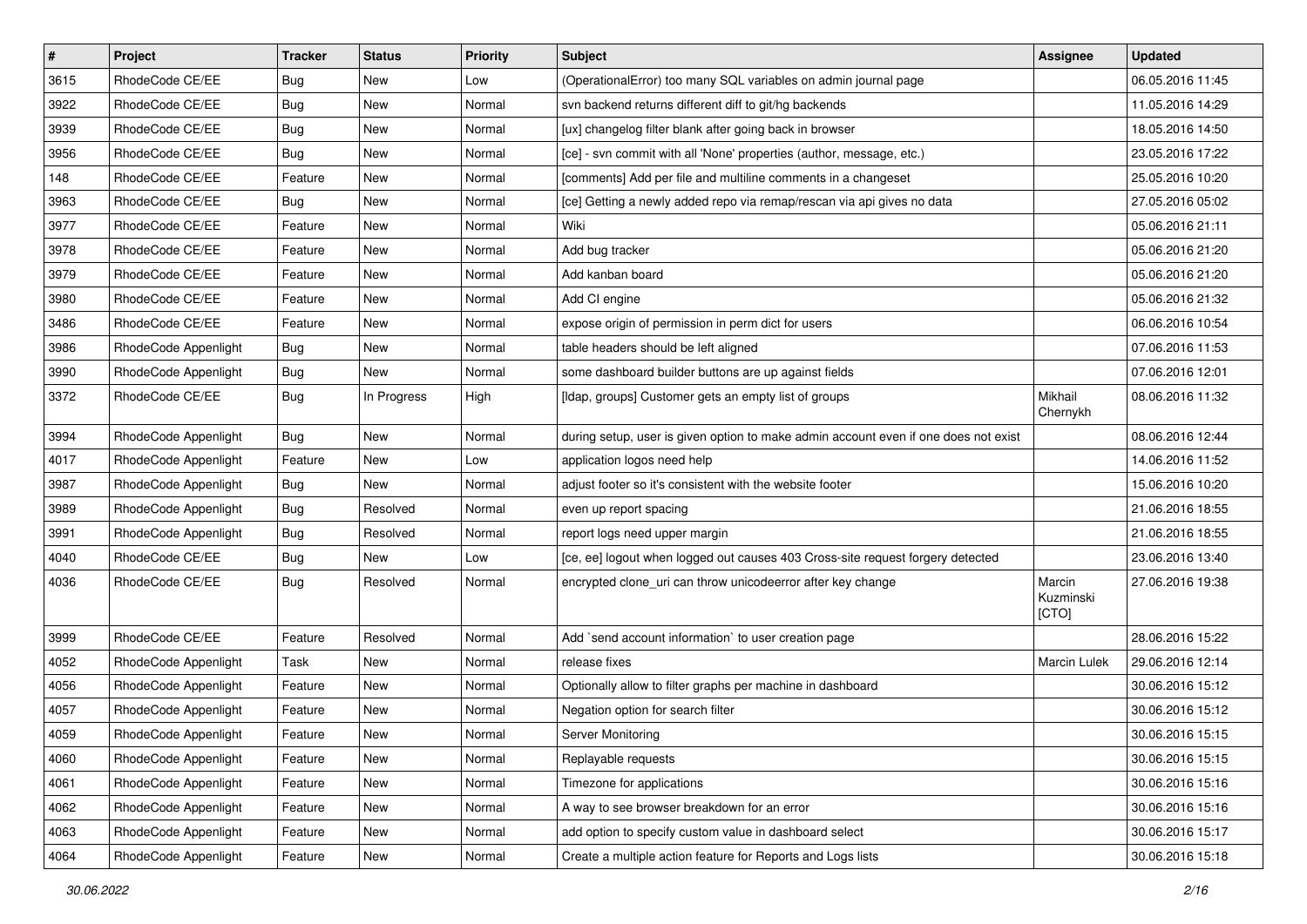| $\pmb{\#}$ | Project              | <b>Tracker</b> | <b>Status</b> | <b>Priority</b> | <b>Subject</b>                                                                            | Assignee                     | <b>Updated</b>   |
|------------|----------------------|----------------|---------------|-----------------|-------------------------------------------------------------------------------------------|------------------------------|------------------|
| 659        | Documentation        | Feature        | New           | Normal          | Peer to Peer Failover                                                                     | <b>Brian Butler</b>          | 01.07.2016 14:15 |
| 682        | Documentation        | Task           | <b>New</b>    | Normal          | Error Msg guide                                                                           | <b>Brian Butler</b>          | 01.07.2016 14:15 |
| 687        | Documentation        | Feature        | New           | Normal          | [Integraton ]- Elastic search integration                                                 | <b>Brian Butler</b>          | 01.07.2016 14:15 |
| 737        | Documentation        | Task           | New           | Normal          | What is an extra field and how do you add it?                                             |                              | 01.07.2016 14:15 |
| 3092       | Documentation        | Task           | New           | Normal          | [RCE, ini] - doc available settings + check tender with Gemalto hacks                     | <b>Brian Butler</b>          | 01.07.2016 14:15 |
| 3093       | Documentation        | Task           | New           | Normal          | [API] - update hg/git update pr API. Auto updates PR on push                              | <b>Brian Butler</b>          | 01.07.2016 14:15 |
| 4065       | RhodeCode CE/EE      | Bug            | Resolved      | Normal          | [ux, login] 404 on login after comment attempt                                            | Marcin<br>Kuzminski<br>[CTO] | 04.07.2016 00:40 |
| 4071       | RhodeCode Appenlight | Feature        | <b>New</b>    | Normal          | Allow for easy out-out of assigned permissions                                            |                              | 05.07.2016 10:14 |
| 4035       | RhodeCode CE/EE      | Bug            | In Progress   | Normal          | failed to create whoosh index                                                             | Marcin<br>Kuzminski<br>[CTO] | 06.07.2016 00:04 |
| 2744       | RhodeCode CE/EE      | Task           | Resolved      | Normal          | Deprecating Internet Explorer                                                             |                              | 06.07.2016 12:04 |
| 317        | Documentation        | Feature        | New           | High            | Styling                                                                                   | <b>Brian Butler</b>          | 07.07.2016 10:10 |
| 4081       | RhodeCode CE/EE      | Support        | Resolved      | Normal          | Receiving server 500 error when trying to clone repo from windows client using<br>eclipse |                              | 12.07.2016 14:30 |
| 4091       | RhodeCode CE/EE      | Bug            | Resolved      | Normal          | [ce, ee] Redmine integration blocks for 30 seconds if redmine server not available        | Daniel D                     | 15.07.2016 12:26 |
| 3504       | RhodeCode CE/EE      | Task           | In Progress   | Normal          | [routing] Move static assets under a common prefix                                        |                              | 19.07.2016 12:27 |
| 3971       | RhodeCode CE/EE      | Bug            | Resolved      | Normal          | [ce, vcs] Merge requests/Pull requests failing due to rebase problem                      | Johannes<br>Bornhold         | 19.07.2016 15:54 |
| 4110       | RhodeCode CE/EE      | Bug            | In Progress   | Normal          | [ce, ee] repos can be named _admin, _static                                               | Daniel D                     | 20.07.2016 19:51 |
| 4092       | RhodeCode CE/EE      | Bug            | Feedback      | Normal          | [ce, ee] Redmine/JIRA integrations - smart commits                                        | Daniel D                     | 21.07.2016 12:59 |
| 3022       | RhodeCode CE/EE      | Bug            | <b>New</b>    | Normal          | SVN support with repositories groups                                                      |                              | 26.07.2016 18:25 |
| 4144       | RhodeCode CE/EE      | Feature        | New           | Normal          | [ux] improve enable/disable of notifications                                              |                              | 02.08.2016 17:19 |
| 4154       | RhodeCode CE/EE      | Bug            | <b>New</b>    | Low             | [ce, ee] user register via github captcha                                                 |                              | 05.08.2016 22:51 |
| 4157       | RhodeCode CE/EE      | Feature        | New           | Normal          | [integrations] Integrate with industry standard SW development tools                      | Daniel D                     | 08.08.2016 12:55 |
| 3923       | RhodeCode CE/EE      | Bug            | New           | Normal          | odd exception on running internal-code                                                    |                              | 09.08.2016 10:54 |
| 3454       | RhodeCode CE/EE      | Task           | Feedback      | Normal          | [ce/ee] visually differentiate the two editions                                           | Marcin<br>Kuzminski<br>[CTO] | 10.08.2016 03:30 |
| 3967       | RhodeCode CE/EE      | Support        | In Progress   | Normal          | Server 500 error                                                                          |                              | 11.08.2016 13:39 |
| 2264       | RhodeCode CE/EE      | Bug            | Resolved      | Normal          | New user password change doesn't actually require a password change.                      |                              | 12.08.2016 16:01 |
| 4163       | RhodeCode CE/EE      | Task           | New           | Normal          | [ce, ee] celery refactor + upgrade                                                        |                              | 15.08.2016 12:32 |
| 4147       | RhodeCode CE/EE      | Task           | New           | Normal          | [ce, ee, docs] Events documentation                                                       | Daniel D                     | 15.08.2016 12:33 |
| 4175       | RhodeCode CE/EE      | Feature        | Resolved      | Normal          | [ce, ee] repo group integrations                                                          | Daniel D                     | 16.08.2016 20:00 |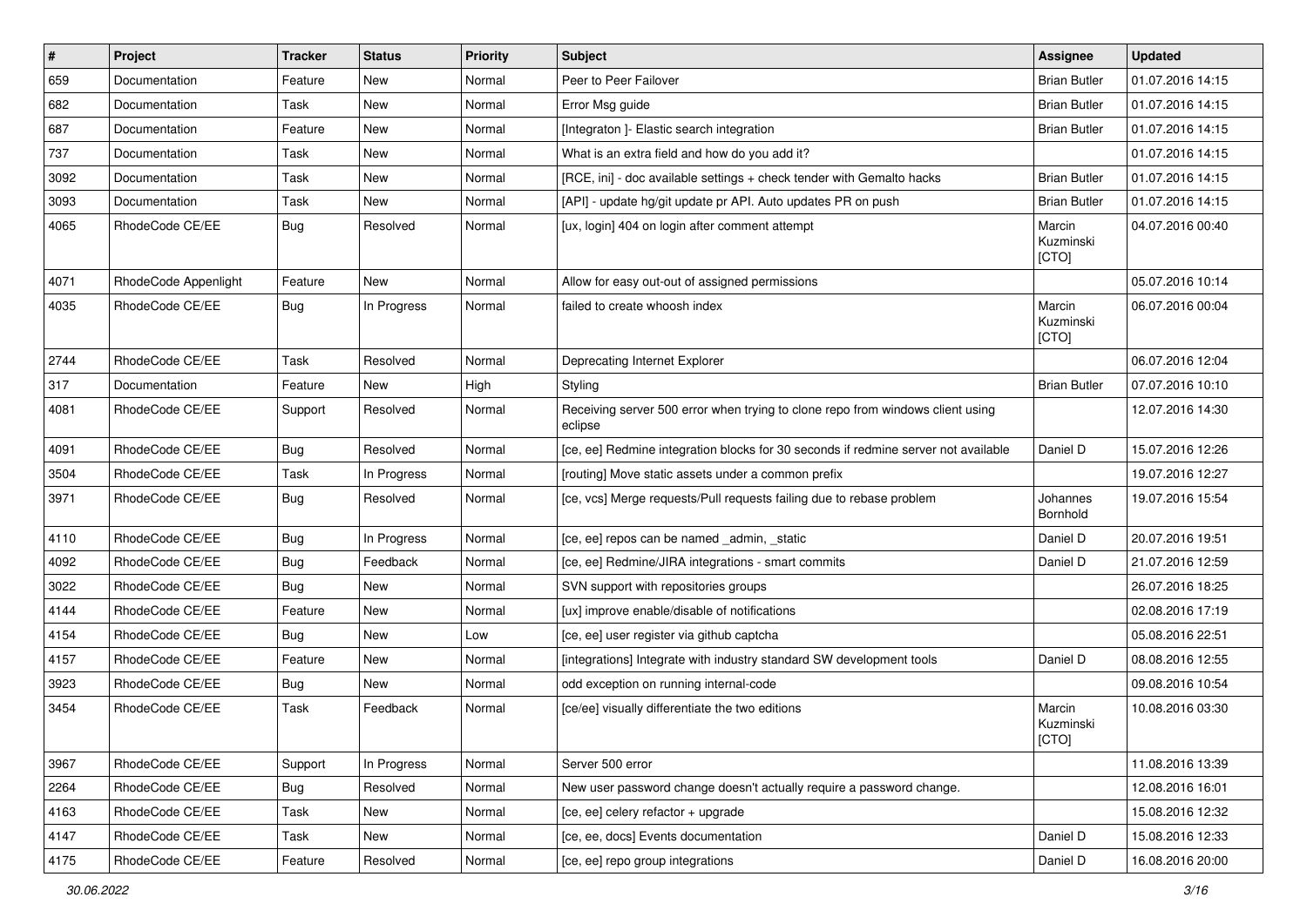| $\vert$ # | Project              | <b>Tracker</b> | <b>Status</b> | Priority | <b>Subject</b>                                                                                                     | <b>Assignee</b>              | <b>Updated</b>   |
|-----------|----------------------|----------------|---------------|----------|--------------------------------------------------------------------------------------------------------------------|------------------------------|------------------|
| 4173      | RhodeCode CE/EE      | <b>Bug</b>     | Resolved      | Urgent   | [ce, ee] mysql recycle pool timeout not working                                                                    | Daniel D                     | 16.08.2016 22:02 |
| 4116      | RhodeCode CE/EE      | Bug            | <b>New</b>    | High     | [ee] Starting EE or running paster commands like setup-rhodecode does not work<br>without setting LC_ALL properly. |                              | 18.08.2016 21:03 |
| 4182      | RhodeCode CE/EE      | Feature        | <b>New</b>    | Normal   | add direct link from notification to corresponding PR                                                              |                              | 19.08.2016 12:35 |
| 4188      | RhodeCode CE/EE      | <b>Bug</b>     | <b>New</b>    | Normal   | [tests, svn] changeset tests produce different results for svn                                                     |                              | 22.08.2016 09:54 |
| 4190      | RhodeCode CE/EE      | Bug            | New           | Normal   | [tests] fix or remove rst xss inline test                                                                          |                              | 22.08.2016 12:15 |
| 4180      | RhodeCode CE/EE      | Task           | Resolved      | Normal   | integrations: possible limit the updates sent                                                                      | Daniel D                     | 22.08.2016 12:22 |
| 4189      | RhodeCode CE/EE      | Bug            | <b>New</b>    | Normal   | [tests, git] count of commit ids is different for git than hg when comparing remote                                |                              | 22.08.2016 12:34 |
| 4191      | RhodeCode CE/EE      | Feature        | New           | Normal   | Add custom Image logo option to header                                                                             |                              | 22.08.2016 14:49 |
| 4184      | RhodeCode CE/EE      | Bug            | Resolved      | High     | fix content INT overflow bug                                                                                       | Marcin<br>Kuzminski<br>[CTO] | 23.08.2016 10:31 |
| 4140      | RhodeCode CE/EE      | Task           | Resolved      | Normal   | Check middleware chain status, and Verify that special middleware is catching<br>exceptions correctly              |                              | 23.08.2016 12:13 |
| 4166      | RhodeCode CE/EE      | Bug            | Resolved      | Urgent   | [ce] Rhodecode crashing after MySQL error                                                                          |                              | 23.08.2016 23:35 |
| 4202      | RhodeCode CE/EE      | Task           | Resolved      | Normal   | Polish the 503.html page                                                                                           | Daniel D                     | 30.08.2016 23:54 |
| 4181      | RhodeCode CE/EE      | Task           | Resolved      | Normal   | Integrations: allow root repos only integrations                                                                   | Daniel D                     | 31.08.2016 17:44 |
| 4213      | RhodeCode CE/EE      | Feature        | <b>New</b>    | High     | Embed PostgreSQL database                                                                                          | Marcin<br>Kuzminski<br>[CTO] | 03.09.2016 23:45 |
| 4216      | RhodeCode CE/EE      | Task           | <b>New</b>    | Normal   | [ux, renderers] implement consistent rendering for text fields                                                     |                              | 06.09.2016 11:46 |
| 4220      | RhodeCode Appenlight | Feature        | New           | Low      | Search params allow sorting of result.                                                                             |                              | 06.09.2016 16:33 |
| 4222      | RhodeCode CE/EE      | Feature        | <b>New</b>    | Normal   | Configurable detection of READMEs                                                                                  |                              | 09.09.2016 10:05 |
| 4153      | RhodeCode CE/EE      | Task           | Resolved      | Normal   | Optimize readme fetching by changing the system of readme detection                                                | Johannes<br>Bornhold         | 09.09.2016 10:17 |
| 4151      | RhodeCode CE/EE      | Task           | Resolved      | Normal   | [packaging] Subversion to current 1.9.X                                                                            |                              | 09.09.2016 10:18 |
| 4192      | RhodeCode CE/EE      | Feature        | Resolved      | Normal   | [ce, ee] slack/hipchat integrations group commits by branch pushed                                                 |                              | 09.09.2016 19:01 |
| 4223      | RhodeCode CE/EE      | Bug            | Resolved      | High     | [git, tags] annotated tags not appearing in UI                                                                     | Daniel D                     | 12.09.2016 06:12 |
| 4225      | RhodeCode CE/EE      | Feature        | Resolved      | Normal   | [ce, ee] repo group integrations cascade to child repo groups                                                      | Daniel D                     | 14.09.2016 11:12 |
| 4208      | RhodeCode CE/EE      | Bug            | New           | Normal   | [ce, ee] test errors get hidden by error page                                                                      | Daniel D                     | 14.09.2016 12:00 |
| 4179      | RhodeCode CE/EE      | Task           | New           | Normal   | [ce, ee] refine perms summary list                                                                                 | Daniel D                     | 14.09.2016 12:09 |
| 4226      | RhodeCode CE/EE      | Feature        | New           | Normal   | [settings, system info] add VCS and Channelstream status to System Info                                            |                              | 14.09.2016 16:45 |
| 4227      | RhodeCode CE/EE      | Support        | Resolved      | Normal   | VBScript files detected as text/plain - no syntax highlighting                                                     |                              | 14.09.2016 22:38 |
| 4194      | RhodeCode CE/EE      | Task           | Resolved      | Normal   | move svn http backend out of labs into a real VCS settings                                                         | Lisa Quatmann                | 14.09.2016 23:16 |
| 4199      | RhodeCode CE/EE      | Bug            | Resolved      | High     | investigate: ongoing SSL problems when switching to 4.X from 3.X                                                   | Johannes<br>Bornhold         | 15.09.2016 13:14 |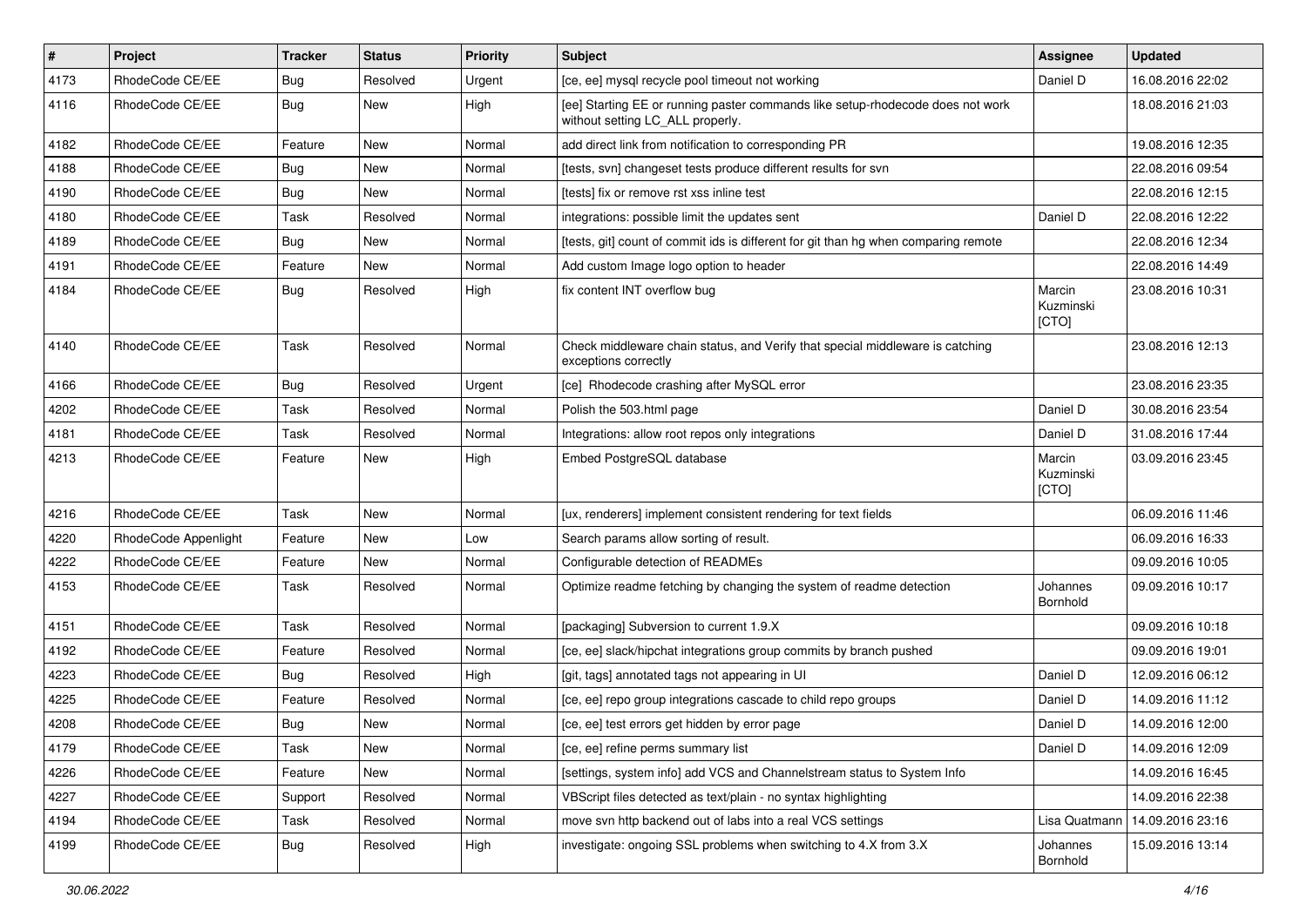| $\pmb{\#}$ | Project         | <b>Tracker</b> | <b>Status</b> | <b>Priority</b> | <b>Subject</b>                                                                                       | <b>Assignee</b>              | <b>Updated</b>   |
|------------|-----------------|----------------|---------------|-----------------|------------------------------------------------------------------------------------------------------|------------------------------|------------------|
| 4206       | RhodeCode CE/EE | Bug            | Resolved      | High            | Error creating SVN groups                                                                            |                              | 15.09.2016 13:24 |
| 4178       | RhodeCode CE/EE | Bug            | Resolved      | Normal          | RhodeCode EE OVA VM wont run on a ESX 6.0 host                                                       | Marcin<br>Kuzminski<br>[CTO] | 15.09.2016 13:25 |
| 1131       | RhodeCode CE/EE | Feature        | Resolved      | Normal          | Implement default reviewers for code review                                                          | Daniel D                     | 21.09.2016 18:28 |
| 4203       | RhodeCode CE/EE | Task           | Resolved      | Normal          | Get rid of svn.proxy.parent_path_root, and replace it with reading storage location<br>from Database | Martin<br>Bornhold           | 22.09.2016 14:31 |
| 4233       | RhodeCode CE/EE | Bug            | Resolved      | High            | slack, git push problem                                                                              | Daniel D                     | 26.09.2016 11:56 |
| 4121       | RhodeCode CE/EE | Bug            | Resolved      | Normal          | [ce, ee] server announcement has extra margin                                                        | Lisa Quatmann                | 26.09.2016 14:00 |
| 4243       | RhodeCode CE/EE | Support        | Resolved      | High            | Gist visibility update?                                                                              | Martin<br>Bornhold           | 27.09.2016 06:40 |
| 4244       | RhodeCode CE/EE | Support        | Resolved      | Normal          | mod_dav_svn template error when using auth_realm with spaces in it                                   | Martin<br><b>Bornhold</b>    | 28.09.2016 12:07 |
| 4247       | RhodeCode CE/EE | Bug            | Resolved      | Normal          | [vcs] Using current time as timestamp during archive creating leads to changing<br>hashes            | Martin<br><b>Bornhold</b>    | 28.09.2016 12:07 |
| 4254       | RhodeCode CE/EE | Bug            | Resolved      | Normal          | [frontend] 500 Internal Server Error with i18n-ed pages                                              | Lisa Quatmann                | 30.09.2016 14:38 |
| 4255       | RhodeCode CE/EE | Bug            | New           | Normal          | [translation, i18n] translation not being applied to integrations pages                              |                              | 30.09.2016 15:56 |
| 4256       | RhodeCode CE/EE | Bug            | New           | Normal          | [ce, ee, ux] Source code highlight colors conflict with red/green inserted/deleted<br>blocks         | Daniel D                     | 03.10.2016 05:00 |
| 3488       | RhodeCode CE/EE | Bug            | Resolved      | Normal          | [frontend, styling] update icon font                                                                 | Lisa Quatmann                | 04.10.2016 13:27 |
| 4238       | RhodeCode CE/EE | Task           | Resolved      | Normal          | default reviewers updates                                                                            | Daniel D                     | 06.10.2016 14:26 |
| 4268       | RhodeCode CE/EE | Bug            | Resolved      | High            | [ee] default reviewers from changed lines is returning wrong values                                  | Daniel D                     | 06.10.2016 14:35 |
| 4252       | RhodeCode CE/EE | Support        | New           | Normal          | Backup & Recovery                                                                                    |                              | 07.10.2016 19:47 |
| 4250       | RhodeCode CE/EE | Bug            | Resolved      | Normal          | Adding a reviewer into existing PR doesn't set a reason.                                             | Marcin<br>Kuzminski<br>[CTO] | 07.10.2016 20:05 |
| 4267       | RhodeCode CE/EE | Feature        | Resolved      | Normal          | [ce, ee] jira tracker integration wildcard project key support                                       | Daniel D                     | 10.10.2016 20:13 |
| 4224       | RhodeCode CE/EE | Bug            | Resolved      | Normal          | [docs] update docs re: removing old instances when switching editions                                | Lisa Quatmann                | 11.10.2016 15:36 |
| 4272       | RhodeCode CE/EE | Feature        | New           | Normal          | Better SPAM protection                                                                               |                              | 12.10.2016 11:14 |
| 4237       | RhodeCode CE/EE | Task           | Resolved      | Normal          | Enable HTTP support                                                                                  | Martin<br>Bornhold           | 12.10.2016 11:51 |
| 4273       | RhodeCode CE/EE | <b>Bug</b>     | Resolved      | Urgent          | GIT executable not seen by vcsserver                                                                 | Martin<br>Bornhold           | 13.10.2016 15:45 |
| 4269       | RhodeCode CE/EE | Support        | Resolved      | Normal          | Allow flash messages to be permanently surpressed                                                    | Marcin Lulek                 | 14.10.2016 12:46 |
| 4108       | RhodeCode CE/EE | Task           | Resolved      | Normal          | Release 4.2.2                                                                                        |                              | 14.10.2016 13:08 |
| 4245       | RhodeCode CE/EE | Task           | Resolved      | Normal          | Convert control command to use http mode by default                                                  | Marcin<br>Kuzminski<br>[CTO] | 14.10.2016 16:13 |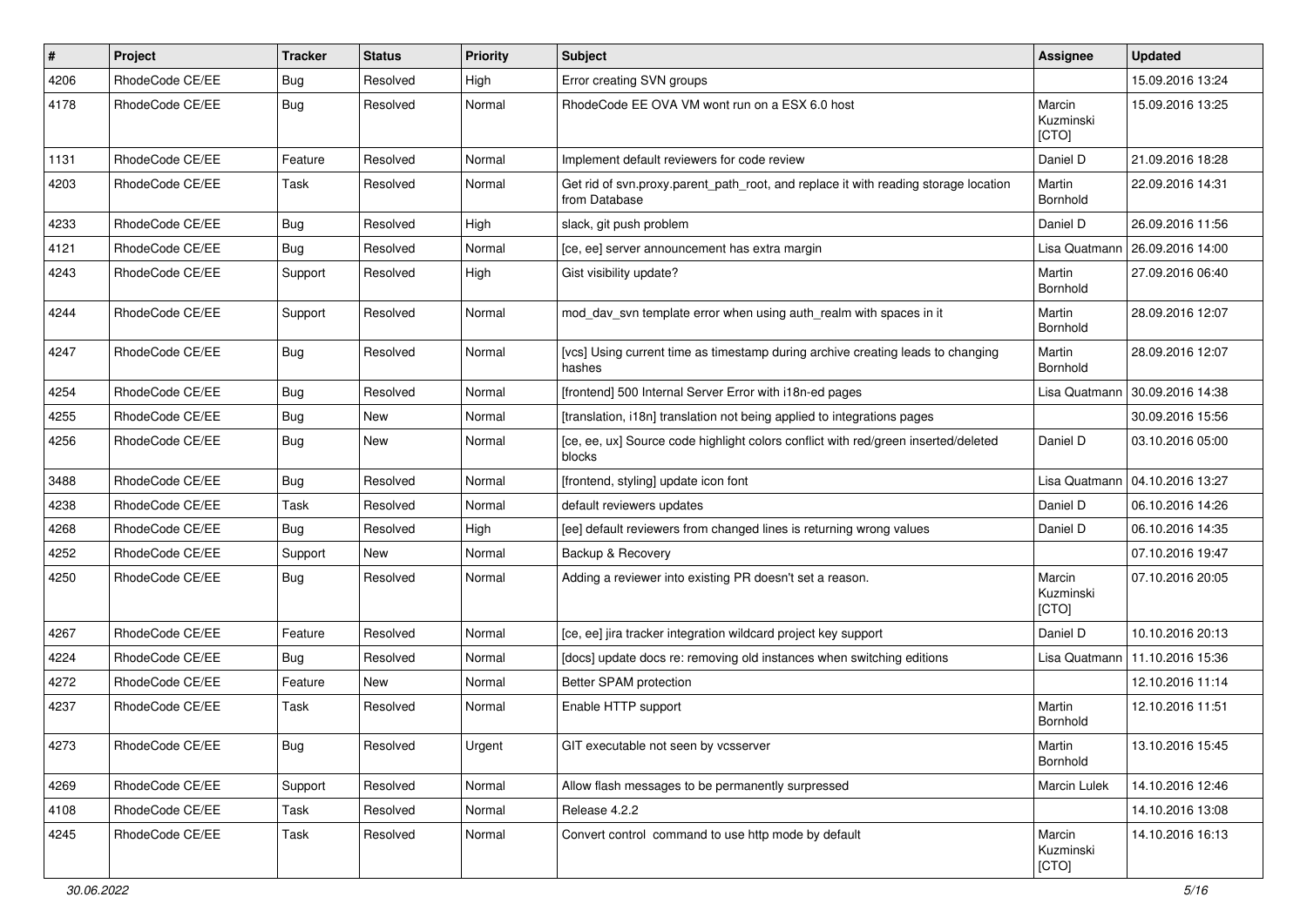| #    | Project         | <b>Tracker</b> | <b>Status</b> | <b>Priority</b> | Subject                                                                                                              | <b>Assignee</b>              | <b>Updated</b>   |
|------|-----------------|----------------|---------------|-----------------|----------------------------------------------------------------------------------------------------------------------|------------------------------|------------------|
| 4266 | RhodeCode CE/EE | Bug            | Resolved      | Normal          | Error 500 on integrations page after setting up Webhook                                                              |                              | 17.10.2016 15:35 |
| 4285 | RhodeCode CE/EE | Bug            | <b>New</b>    | Normal          | Intermittent error while trying to create or fork a repository                                                       |                              | 17.10.2016 22:42 |
| 4278 | RhodeCode CE/EE | Bug            | Resolved      | Normal          | [admin] Clicking the save button in admin -> settings -> issue tracker leads to<br>exception if no patterns entered. | Daniel D                     | 18.10.2016 13:38 |
| 4281 | RhodeCode CE/EE | Task           | Resolved      | Normal          | Fix docs on To `increase database performance`                                                                       | Marcin<br>Kuzminski<br>[CTO] | 18.10.2016 16:39 |
| 4271 | RhodeCode CE/EE | Bug            | Resolved      | Normal          | Browsing new repository groups via SVN issue                                                                         | Martin<br>Bornhold           | 19.10.2016 11:11 |
| 4282 | RhodeCode CE/EE | Task           | Resolved      | Normal          | Add inode limit together with disk usage                                                                             | Marcin<br>Kuzminski<br>[CTO] | 19.10.2016 12:18 |
| 4289 | RhodeCode CE/EE | Task           | <b>New</b>    | Low             | [ce, ee] clean up pygments lexer functions + handling                                                                | Daniel D                     | 21.10.2016 14:44 |
| 4232 | RhodeCode CE/EE | Feature        | New           | Normal          | [ce, ee, pr, compare] redo diffs, support side by side diffs, html diffs                                             | Daniel D                     | 25.10.2016 15:40 |
| 1055 | RhodeCode CE/EE | Feature        | Resolved      | Normal          | [pr, vcs] Expose the shadow repository of a pull request                                                             | Martin<br>Bornhold           | 26.10.2016 10:33 |
| 4279 | RhodeCode CE/EE | Bug            | Resolved      | Normal          | re-captcha validation is broken                                                                                      | Martin<br>Bornhold           | 26.10.2016 22:27 |
| 3950 | RhodeCode CE/EE | <b>Bug</b>     | Resolved      | Normal          | [ce, ee] trying to merge pr against a deleted branch/bookmark breaks the pr page                                     | Martin<br>Bornhold           | 27.10.2016 16:12 |
| 4301 | RhodeCode CE/EE | Feature        | <b>New</b>    | Normal          | [API] toggle force_password_reset in api for Idap users                                                              |                              | 28.10.2016 15:43 |
| 4297 | RhodeCode CE/EE | Task           | Resolved      | Normal          | redo the my-pull-requests page to use the datagrid                                                                   | Marcin<br>Kuzminski<br>[CTO] | 01.11.2016 09:31 |
| 4277 | RhodeCode CE/EE | Bug            | Resolved      | Normal          | [frontend] System info page does not work correctly in safari.                                                       | Martin<br>Bornhold           | 04.11.2016 12:08 |
| 4003 | RhodeCode CE/EE | Task           | Resolved      | Normal          | User personal repository groups improvements                                                                         |                              | 07.11.2016 16:12 |
| 4296 | RhodeCode CE/EE | Bug            | Resolved      | Normal          | [ee] Can not create pull requests with reviewers.                                                                    | Daniel D                     | 07.11.2016 21:17 |
| 4303 | RhodeCode CE/EE | Support        | <b>New</b>    | Normal          | rhodecode instance                                                                                                   |                              | 08.11.2016 16:32 |
| 4305 | RhodeCode CE/EE | Task           | Resolved      | Normal          | Meta-tagging could be excluded from limit                                                                            |                              | 09.11.2016 19:27 |
| 4251 | RhodeCode CE/EE | Task           | Feedback      | High            | [customer] Pull request with subrepos                                                                                | Martin<br>Bornhold           | 10.11.2016 17:52 |
| 4276 | RhodeCode CE/EE | Bug            | Resolved      | Normal          | System info page uses mercurial/git versions from RhodeCode instead of VCSServer   Marcin                            | Kuzminski<br>[CTO]           | 14.11.2016 21:19 |
| 4311 | RhodeCode CE/EE | Task           | Resolved      | Normal          | Diffs feedback                                                                                                       | Daniel D                     | 26.11.2016 14:10 |
| 4304 | RhodeCode CE/EE | <b>Bug</b>     | Resolved      | High            | Search: Internal Server Error                                                                                        |                              | 26.11.2016 16:26 |
| 4669 | RhodeCode CE/EE | Task           | New           | Normal          | disable pytest sugar on nix-build                                                                                    |                              | 01.12.2016 12:52 |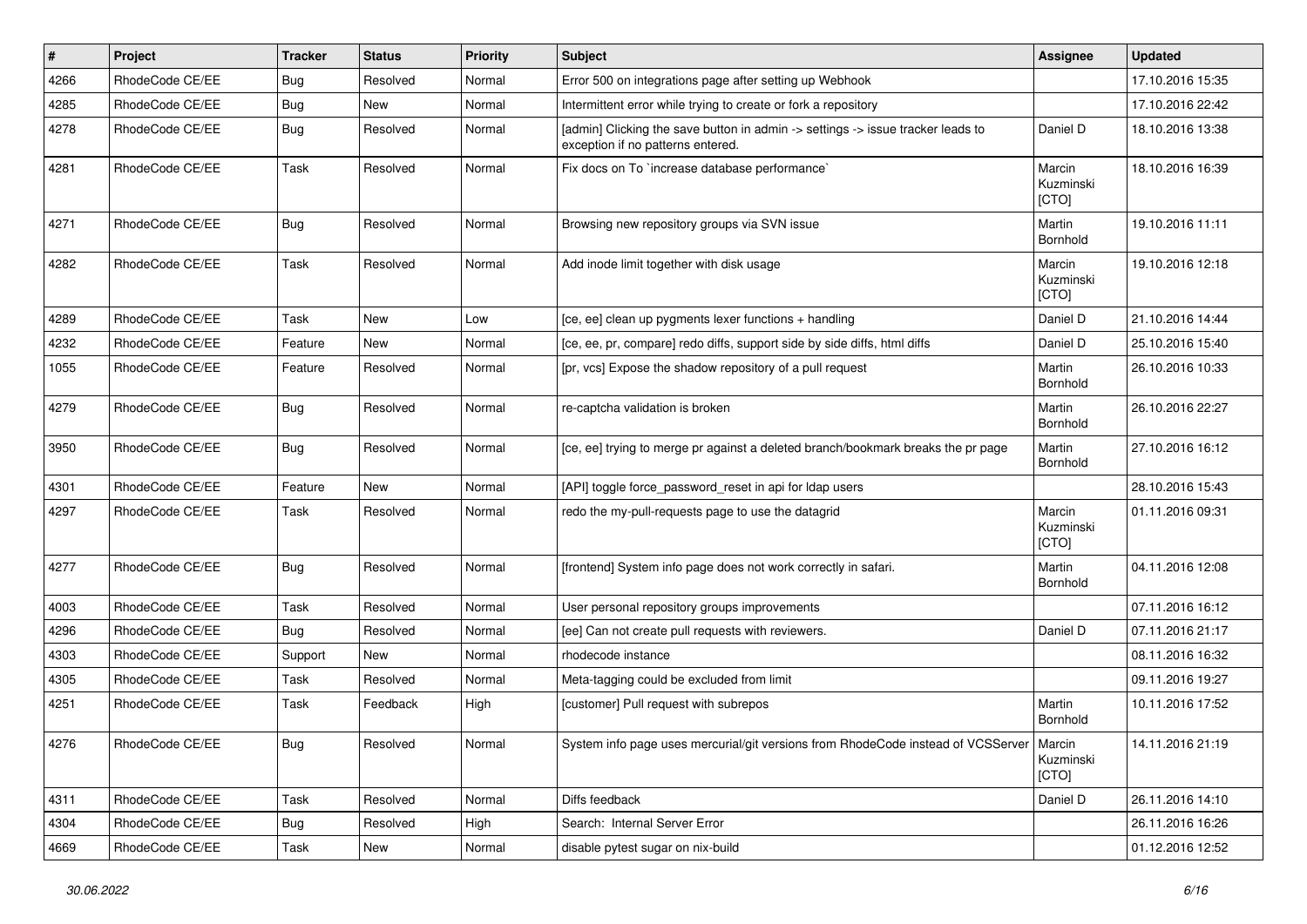| $\pmb{\#}$ | Project         | <b>Tracker</b> | <b>Status</b> | Priority | Subject                                                                                            | Assignee                     | <b>Updated</b>   |
|------------|-----------------|----------------|---------------|----------|----------------------------------------------------------------------------------------------------|------------------------------|------------------|
| 4666       | RhodeCode CE/EE | Task           | Resolved      | Normal   | Bump git and mercurial to latest versions                                                          |                              | 02.12.2016 19:01 |
| 4670       | RhodeCode CE/EE | Task           | Resolved      | Normal   | Release 4.5.1                                                                                      | Marcin<br>Kuzminski<br>[CTO] | 06.12.2016 21:13 |
| 4283       | RhodeCode CE/EE | Task           | Resolved      | Normal   | bump whoosh to 2.7.4 release                                                                       |                              | 13.12.2016 21:08 |
| 4675       | RhodeCode CE/EE | <b>Bug</b>     | Resolved      | Normal   | Disk free inodes are displayed incorrectly                                                         |                              | 13.12.2016 22:41 |
| 4676       | RhodeCode CE/EE | <b>Bug</b>     | Resolved      | Normal   | Some admin passwords can make installation fail                                                    |                              | 16.12.2016 16:16 |
| 4677       | RhodeCode CE/EE | Support        | Resolved      | High     | API get_repo_refs not working?                                                                     |                              | 19.12.2016 11:46 |
| 4678       | RhodeCode CE/EE | Task           | Resolved      | Normal   | Release 4.5.2                                                                                      |                              | 19.12.2016 17:32 |
| 5150       | RhodeCode CE/EE | Task           | Resolved      | Normal   | Password reset promts in my account should be hidden in accounts that are not of<br>type rhodecode | Marcin<br>Kuzminski<br>[CTO] | 02.01.2017 16:34 |
| 5153       | Documentation   | Bug            | Resolved      | Normal   | Documentation: /tmp permissions                                                                    |                              | 04.01.2017 13:02 |
| 5164       | RhodeCode CE/EE | <b>Bug</b>     | Resolved      | Normal   | non-web calls are leaking session objects                                                          |                              | 13.01.2017 01:30 |
| 4259       | RhodeCode CE/EE | Task           | Resolved      | Low      | Events, create post-create-user event                                                              | Daniel D                     | 30.01.2017 20:11 |
| 5184       | RhodeCode CE/EE | Task           | Resolved      | Normal   | bump pyramid to 1.7.X                                                                              |                              | 06.02.2017 21:50 |
| 1404       | RhodeCode CE/EE | Bug            | Resolved      | Normal   | clone of really huge git repo (4gb) causes pyro to explode                                         |                              | 07.02.2017 14:52 |
| 5198       | RhodeCode CE/EE | Task           | Resolved      | Normal   | remove pyro4 from enterprise                                                                       |                              | 07.02.2017 19:28 |
| 5201       | RhodeCode CE/EE | Task           | Resolved      | Normal   | API: implement describe-methods                                                                    |                              | 13.02.2017 15:57 |
| 5207       | RhodeCode CE/EE | Task           | Resolved      | Low      | Release 4.6.1                                                                                      |                              | 13.02.2017 18:04 |
| 5210       | RhodeCode CE/EE | Bug            | Resolved      | Normal   | webook problems                                                                                    |                              | 13.02.2017 19:43 |
| 4274       | RhodeCode CE/EE | <b>Bug</b>     | Resolved      | Normal   | 500 error when push big objects                                                                    |                              | 13.02.2017 19:53 |
| 5213       | RhodeCode CE/EE | Bug            | Resolved      | Normal   | Fixing Apache Proxy timeout issues                                                                 |                              | 14.02.2017 09:44 |
| 5218       | RhodeCode CE/EE | <b>Bug</b>     | New           | Normal   | 500 when forking repository, when using special chars in password.                                 |                              | 19.02.2017 21:46 |
| 5221       | RhodeCode CE/EE | Task           | Resolved      | Normal   | Missing comment type in emails                                                                     |                              | 19.02.2017 21:46 |
| 5227       | RhodeCode CE/EE | Bug            | New           | Normal   | 400 during a svn checkout, file with special chars                                                 |                              | 23.02.2017 17:43 |
| 5237       | Documentation   | Support        | <b>New</b>    | Normal   | documentation for DR                                                                               |                              | 06.03.2017 23:34 |
| 5235       | RhodeCode CE/EE | Task           | Resolved      | Normal   | relative image support                                                                             |                              | 10.03.2017 23:37 |
| 5248       | Documentation   | Bug            | New           | Normal   | Installation of rhodecode-tools                                                                    |                              | 16.03.2017 16:35 |
| 5256       | RhodeCode CE/EE | Feature        | New           | Normal   | Last repository access time.                                                                       |                              | 23.03.2017 16:34 |
| 4235       | RhodeCode CE/EE | Task           | Resolved      | High     | Support GIT LFS server                                                                             |                              | 23.03.2017 17:24 |
| 5257       | RhodeCode CE/EE | Bug            | New           | Normal   | Git repository with big binary file provokes error and strange behavior/memory leak<br>of RH.      | Marcin<br>Kuzminski<br>[CTO] | 23.03.2017 22:02 |
| 2817       | RhodeCode CE/EE | Feature        | Resolved      | Normal   | Make largefiles downloadable from the interface                                                    |                              | 27.03.2017 14:04 |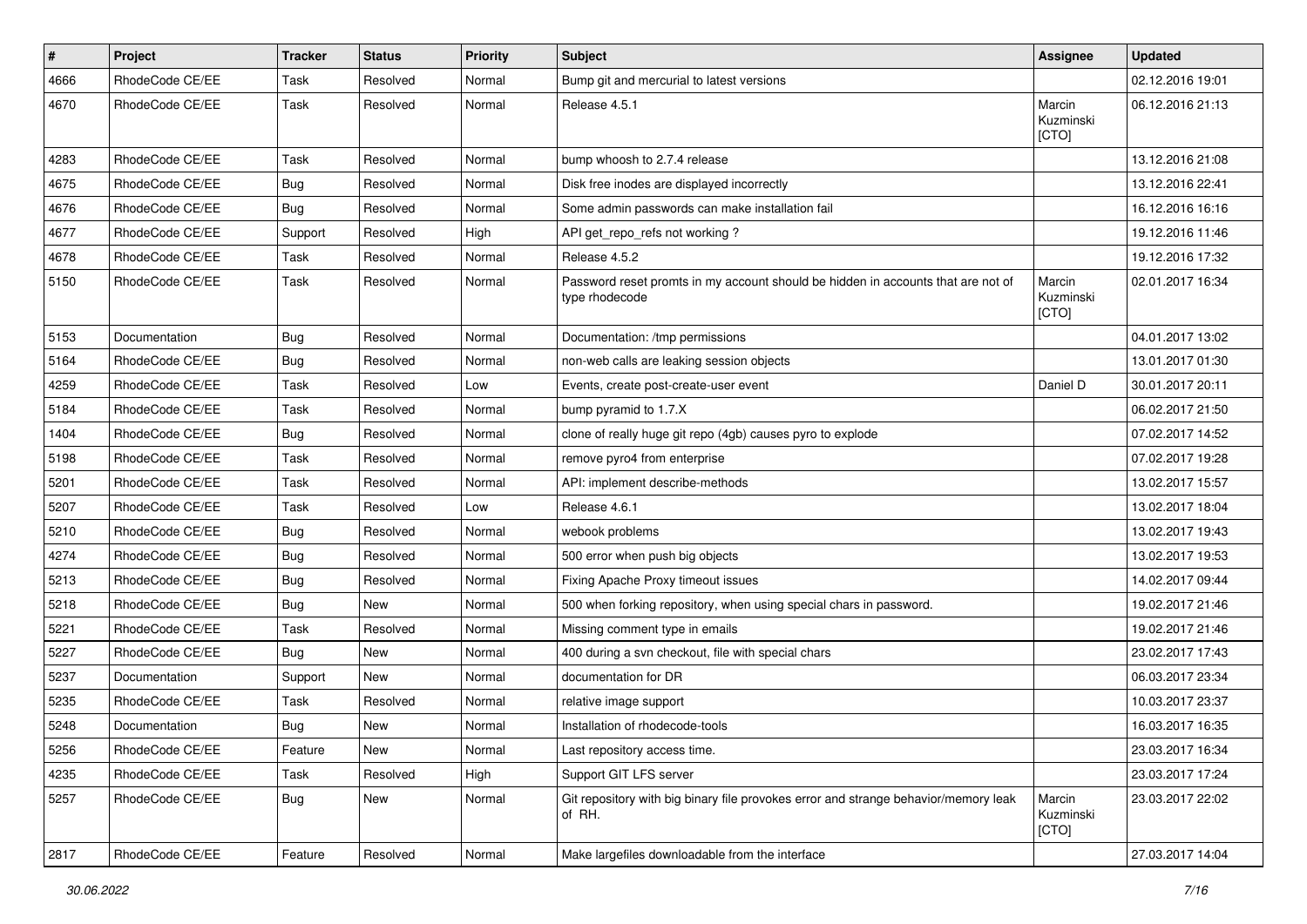| $\vert$ # | Project              | <b>Tracker</b> | <b>Status</b> | <b>Priority</b> | <b>Subject</b>                                                                    | Assignee                            | <b>Updated</b>   |
|-----------|----------------------|----------------|---------------|-----------------|-----------------------------------------------------------------------------------|-------------------------------------|------------------|
| 4306      | RhodeCode CE/EE      | Bug            | Resolved      | Normal          | Issue to push file with character # on a SVN                                      |                                     | 03.04.2017 16:44 |
| 5255      | RhodeCode CE/EE      | Support        | New           | Normal          | can't access issues created by me from mail                                       |                                     | 04.04.2017 11:28 |
| 5266      | RhodeCode CE/EE      | Bug            | Resolved      | Normal          | Validate if changes in target branches get's propagated on Pull request updates   |                                     | 05.04.2017 18:10 |
| 5271      | RhodeCode CE/EE      | Feature        | <b>New</b>    | Normal          | Private comments                                                                  |                                     | 07.04.2017 12:01 |
| 5273      | RhodeCode CE/EE      | Feature        | <b>New</b>    | Normal          | Comment status                                                                    |                                     | 07.04.2017 13:10 |
| 5259      | RhodeCode CE/EE      | Bug            | Resolved      | Normal          | user-journal storage changes                                                      |                                     | 12.04.2017 00:04 |
| 5277      | RhodeCode CE/EE      | Bug            | Resolved      | Normal          | table id=user list table - Ajax error                                             |                                     | 13.04.2017 01:04 |
| 5278      | RhodeCode CE/EE      | Feature        | <b>New</b>    | Normal          | Require support for git repositories of the form git://                           |                                     | 13.04.2017 15:20 |
| 5265      | RhodeCode CE/EE      | Task           | Resolved      | Normal          | Enable phases support                                                             |                                     | 11.05.2017 11:10 |
| 5225      | RhodeCode CE/EE      | Task           | Resolved      | Normal          | add tag of author/contribitor to comments                                         |                                     | 11.05.2017 11:10 |
| 4207      | RhodeCode CE/EE      | Feature        | Resolved      | Normal          | Support for obsolescence markers in changelog UI                                  |                                     | 19.05.2017 16:14 |
| 4219      | RhodeCode CE/EE      | Feature        | Resolved      | Normal          | [ce, ee] Add mandatory reviewers for pull requests                                | Marcin<br>Kuzminski<br>[CTO]        | 20.06.2017 15:23 |
| 5321      | RhodeCode CE/EE      | Feature        | Resolved      | Normal          | Audit logs                                                                        |                                     | 21.06.2017 12:49 |
| 5342      | RhodeCode Appenlight | Bug            | New           | Low             | Broken link [Applications Modify application]                                     |                                     | 21.06.2017 21:21 |
| 5269      | RhodeCode CE/EE      | Support        | New           | Normal          | Upgrade from RC EE 3.7.1 to RC EE 4. $x$                                          |                                     | 29.06.2017 19:36 |
| 5347      | Documentation        | Bug            | <b>New</b>    | Normal          | Post Install steps should include Apache or Nginx setup.                          |                                     | 06.07.2017 10:23 |
| 5348      | Documentation        | Bug            | <b>New</b>    | Normal          | Uninstall documentaion missing some steps                                         |                                     | 06.07.2017 10:25 |
| 4312      | RhodeCode CE/EE      | Task           | New           | Normal          | Storage location changes                                                          |                                     | 11.07.2017 13:31 |
| 4234      | RhodeCode CE/EE      | Task           | <b>New</b>    | Normal          | prepare and test RhodeCode VM image for AWS                                       | Marcin Lulek                        | 11.07.2017 13:32 |
| 4288      | RhodeCode CE/EE      | Task           | Resolved      | Normal          | [ce, ee] unify controllers that use diffs                                         | Daniel D                            | 02.08.2017 11:41 |
| 5337      | RhodeCode CE/EE      | Bug            | Resolved      | Normal          | Possible memory leak after few Git Pull Requests                                  |                                     | 08.08.2017 13:08 |
| 5375      | RhodeCode CE/EE      | Support        | Resolved      | Normal          | How do I configure "Go to" to just search repository names?                       |                                     | 16.08.2017 18:00 |
| 5376      | RhodeCode CE/EE      | Bug            | Resolved      | Normal          | error: pretxnchangegroup.acl hook failed: acl: user "" denied on branch "default" |                                     | 16.08.2017 19:45 |
| 5343      | RhodeCode CE/EE      | Task           | Resolved      | Normal          | SSH key management and SSH support                                                |                                     | 18.08.2017 23:50 |
| 5379      | RhodeCode CE/EE      | Bug            | Resolved      | Normal          | Journal RSS feed errors                                                           |                                     | 01.09.2017 16:40 |
| 5382      | RhodeCode CE/EE      | Feature        | <b>New</b>    | Normal          | Support for repository aliases                                                    | Marcin<br>Kuzminski<br><b>ICTOI</b> | 04.09.2017 15:17 |
| 5381      | RhodeCode CE/EE      | Bug            | Resolved      | Normal          | Email integration changeset links invalid                                         |                                     | 06.09.2017 12:29 |
| 5380      | RhodeCode CE/EE      | Bug            | Resolved      | Normal          | repo commits pageintion error                                                     |                                     | 06.09.2017 19:16 |
| 5203      | RhodeCode CE/EE      | Task           | Resolved      | Normal          | optimise large repos speed                                                        |                                     | 08.09.2017 16:10 |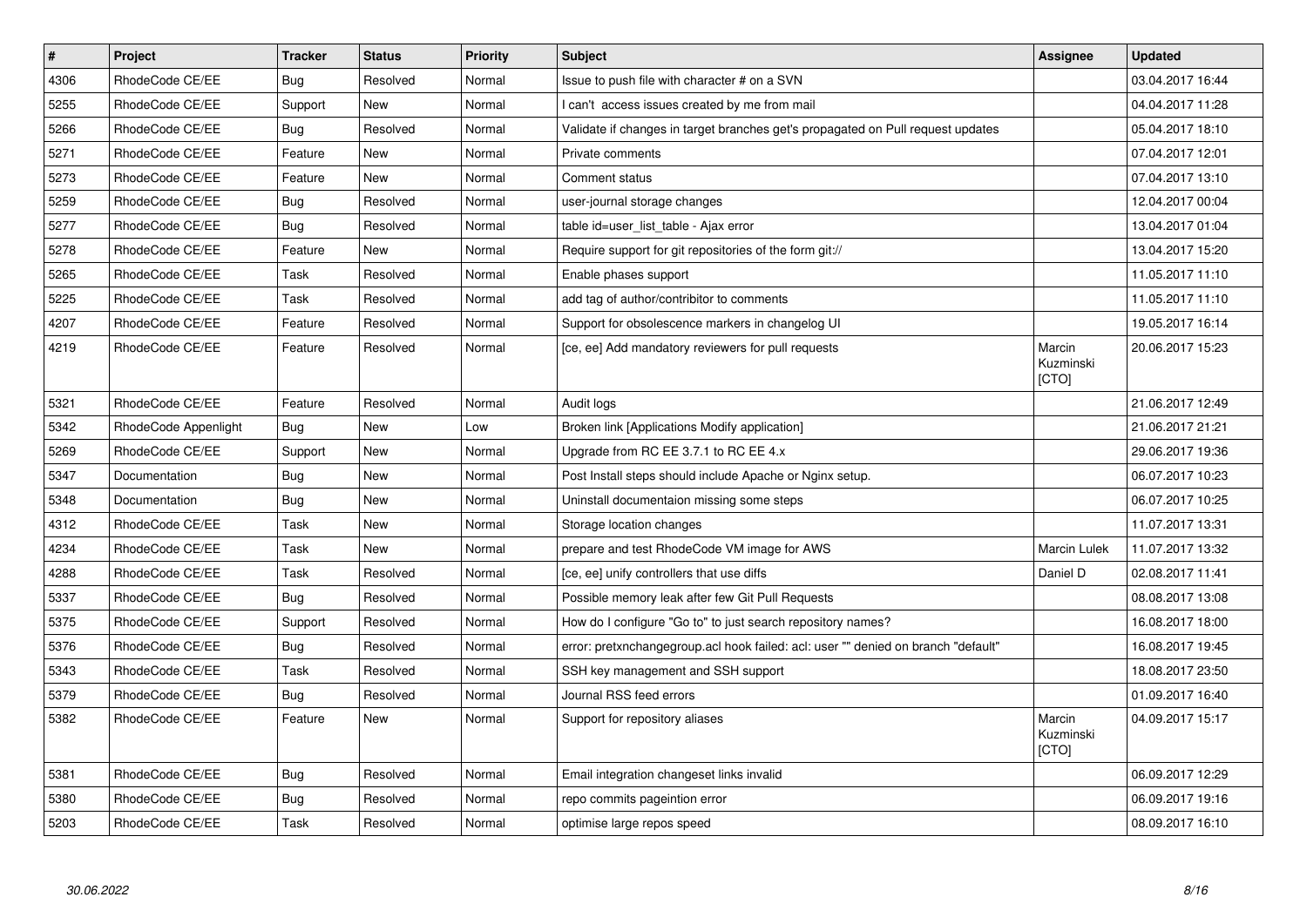| $\pmb{\#}$ | Project         | <b>Tracker</b> | <b>Status</b> | <b>Priority</b> | <b>Subject</b>                                                                                                                                                                       | Assignee                       | <b>Updated</b>   |
|------------|-----------------|----------------|---------------|-----------------|--------------------------------------------------------------------------------------------------------------------------------------------------------------------------------------|--------------------------------|------------------|
| 4193       | RhodeCode CE/EE | Feature        | In Progress   | Normal          | Improve Filter Functionality in the Change Log                                                                                                                                       | Marcin<br>Kuzminski<br>[CTO]   | 22.09.2017 10:25 |
| 4299       | RhodeCode CE/EE | Task           | New           | Normal          | TEMPLATE repo groups                                                                                                                                                                 |                                | 22.09.2017 10:26 |
| 1457       | RhodeCode CE/EE | Feature        | <b>New</b>    | Normal          | add allow permissions inheritance on repo groups                                                                                                                                     |                                | 22.09.2017 10:27 |
| 4051       | RhodeCode CE/EE | Task           | <b>New</b>    | Normal          | [ux, renderering] Consistent formatting on text fields.                                                                                                                              |                                | 22.09.2017 10:27 |
| 5289       | RhodeCode CE/EE | Feature        | New           | High            | Ability to Upload/Replace a file using the UI                                                                                                                                        |                                | 22.09.2017 10:29 |
| 4197       | RhodeCode CE/EE | Task           | <b>New</b>    | Normal          | [ce, ee] get list of users with their permissions to a repository                                                                                                                    | Daniel D                       | 22.09.2017 10:30 |
| 5394       | RhodeCode CE/EE | Support        | <b>New</b>    | Normal          | SVN to Git / Mercurial Migration                                                                                                                                                     |                                | 03.10.2017 09:29 |
| 5396       | RhodeCode CE/EE | Feature        | Resolved      | Normal          | Merge state with shadow repo should be created during pull request                                                                                                                   |                                | 12.10.2017 21:57 |
| 5316       | RhodeCode CE/EE | Feature        | In Progress   | Normal          | UI should provide checkout URL for a SVN path                                                                                                                                        |                                | 06.11.2017 21:59 |
| 5400       | RhodeCode CE/EE | Task           | <b>New</b>    | Normal          | User group - subgroup support                                                                                                                                                        |                                | 06.11.2017 22:00 |
| 4169       | RhodeCode CE/EE | Task           | Resolved      | Normal          | re-architecture celery support                                                                                                                                                       |                                | 17.11.2017 19:21 |
| 4000       | RhodeCode CE/EE | Feature        | <b>New</b>    | Normal          | Make compare more functional                                                                                                                                                         | Marcin<br>Kuzminski<br>[CTO]   | 18.11.2017 19:11 |
| 5404       | RhodeCode CE/EE | Task           | New           | Normal          | Add an option to detach review rules when deleting an user                                                                                                                           |                                | 22.11.2017 11:23 |
| 5405       | RhodeCode CE/EE | Bug            | New           | Normal          | Add repository from UI leads to HTTP/404                                                                                                                                             |                                | 28.11.2017 11:39 |
| 5406       | RhodeCode CE/EE | Bug            | New           | Normal          | <b>Installer Fails</b>                                                                                                                                                               |                                | 01.12.2017 11:52 |
| 5202       | RhodeCode CE/EE | Task           | Resolved      | Normal          | run git gc and git repack on GIT repos when we have a scheduler via celery in<br>pyramid                                                                                             |                                | 04.12.2017 20:49 |
| 5423       | Documentation   | Support        | Resolved      | Normal          | API-Documentation for Method "create repo group" faulty                                                                                                                              |                                | 22.01.2018 16:23 |
| 5410       | RhodeCode CE/EE | <b>Bug</b>     | <b>New</b>    | Normal          | After converting to CE, we get the following error when trying to view some repos in<br>the UI: "UnicodeDecodeError: 'ascii' codec can't decode byte" (full error in<br>Description) |                                | 25.01.2018 20:45 |
| 5433       | RhodeCode CE/EE | Bug            | Resolved      | High            | RhodeCode Community 4.11 doesn't handle HG largefiles extension                                                                                                                      |                                | 01.02.2018 20:08 |
| 4246       | RhodeCode CE/EE | Task           | New           | Normal          | [ce, ee, vcs, git] add tests for annotated git tags                                                                                                                                  | Daniel D                       | 13.02.2018 18:03 |
| 5436       | RhodeCode CE/EE | <b>Bug</b>     | Resolved      | High            | Unable To Open Pull Request in 4.11.2                                                                                                                                                |                                | 14.02.2018 11:14 |
| 5439       | Documentation   | Bug            | New           | Low             | JIRA Integration description: Wrong sample link                                                                                                                                      |                                | 14.02.2018 14:25 |
| 5386       | RhodeCode CE/EE | Task           | Resolved      | Normal          | Increase security for Email Change                                                                                                                                                   | Marcin<br>Kuzminski<br>[CTO]   | 17.02.2018 17:29 |
| 2844       | RhodeCode CE/EE | Task           | <b>New</b>    | Normal          | Update Bcrypt to a maintained version                                                                                                                                                |                                | 17.02.2018 20:37 |
| 5326       | RhodeCode CE/EE | Task           | Resolved      | Normal          | Public usergroup profile                                                                                                                                                             | <b>Bartłomiej</b><br>Wołyńczyk | 22.02.2018 15:44 |
| 5412       | RhodeCode CE/EE | <b>Bug</b>     | Resolved      | Normal          | Webhook for "pullrequest commented" event returns incomplete data                                                                                                                    |                                | 27.02.2018 18:00 |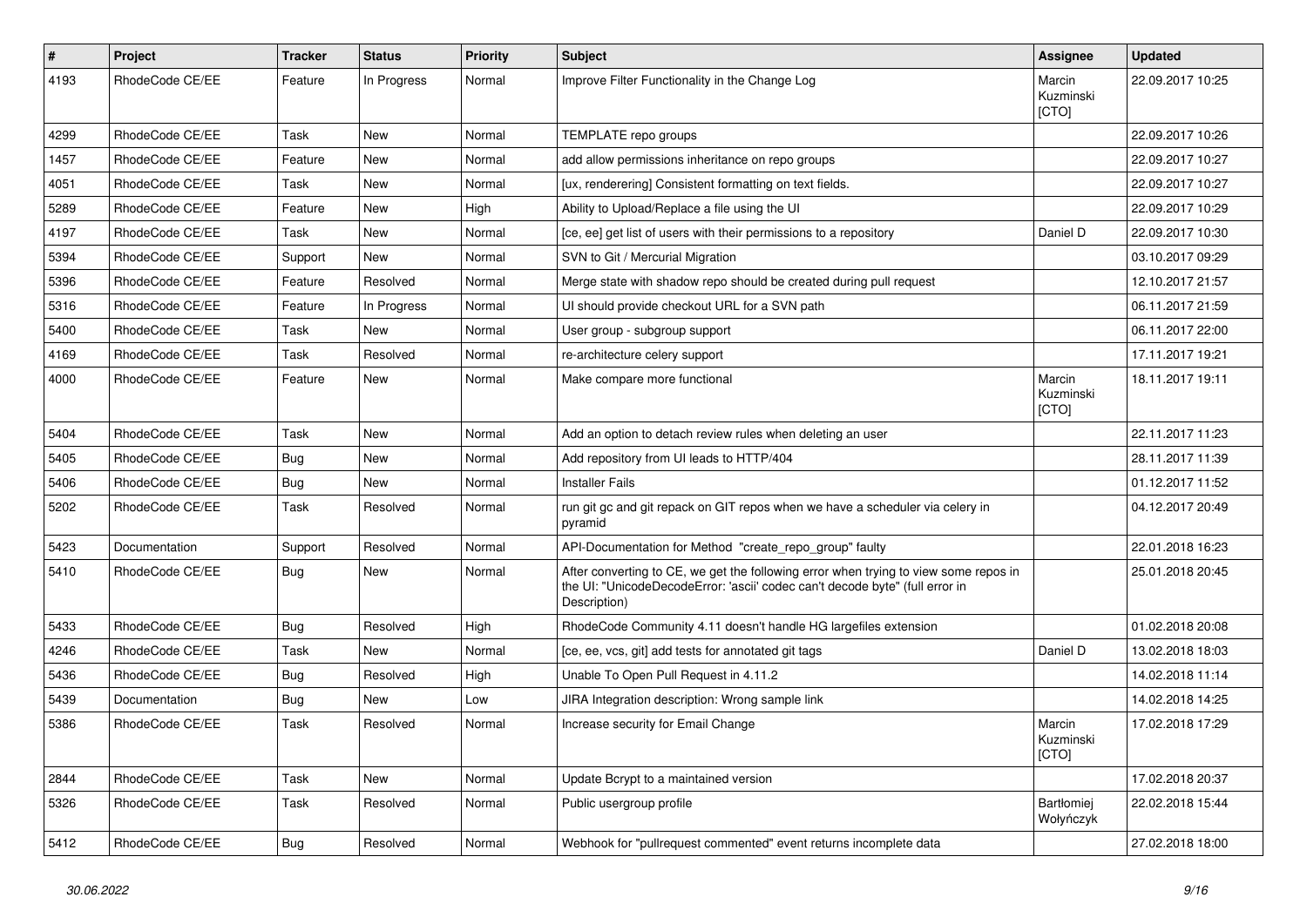| $\sharp$ | Project         | <b>Tracker</b> | <b>Status</b> | Priority | <b>Subject</b>                                                                                             | <b>Assignee</b>              | <b>Updated</b>   |
|----------|-----------------|----------------|---------------|----------|------------------------------------------------------------------------------------------------------------|------------------------------|------------------|
| 5371     | RhodeCode CE/EE | Bug            | New           | Normal   | Comment times in Pull Requests are off by 1 day                                                            |                              | 10.04.2018 15:11 |
| 5414     | RhodeCode CE/EE | Bug            | <b>New</b>    | High     | When Opening New Pull Request, Target Revision Default Is Undesireable                                     |                              | 11.04.2018 23:20 |
| 5457     | RhodeCode CE/EE | Bug            | Resolved      | Normal   | Internal server error on full-text search settings page with Elasticsearch                                 |                              | 16.04.2018 09:08 |
| 4120     | RhodeCode CE/EE | Task           | New           | Normal   | [ce] replace get_repo_nodes api                                                                            | Daniel D                     | 17.04.2018 21:49 |
| 4045     | RhodeCode CE/EE | Task           | <b>New</b>    | Normal   | File permissions                                                                                           |                              | 17.04.2018 21:49 |
| 4109     | RhodeCode CE/EE | Bug            | New           | Normal   | [files] The "switch to commit" widget is broken after using browser back button                            |                              | 17.04.2018 21:50 |
| 4290     | RhodeCode CE/EE | Task           | <b>New</b>    | Normal   | Allow to transplant the review status to merged commits                                                    |                              | 17.04.2018 21:50 |
| 5391     | RhodeCode CE/EE | Task           | Resolved      | High     | Secure Email change                                                                                        |                              | 17.04.2018 21:50 |
| 5270     | RhodeCode CE/EE | Task           | <b>New</b>    | Normal   | Comments updates                                                                                           | Bartłomiej<br>Wołyńczyk      | 17.04.2018 21:51 |
| 3364     | RhodeCode CE/EE | Support        | <b>New</b>    | High     | Allow Specifying the Commit Message for Pull Request Merges                                                |                              | 17.04.2018 21:51 |
| 4074     | RhodeCode CE/EE | Feature        | New           | Normal   | Edit review comment                                                                                        | Bartłomiej<br>Wołyńczyk      | 17.04.2018 21:51 |
| 5444     | RhodeCode CE/EE | Bug            | Resolved      | Normal   | Error while creating a pull request on a Mercurial repository                                              |                              | 17.04.2018 22:29 |
| 5471     | RhodeCode CE/EE | Bug            | <b>New</b>    | Normal   | Webhook integration failing: need more than 3 values to unpack                                             |                              | 01.06.2018 02:26 |
| 5475     | RhodeCode CE/EE | Bug            | <b>New</b>    | Normal   | Unable to locate user in OpenLDAP directory via Idaps                                                      |                              | 08.06.2018 20:06 |
| 5441     | RhodeCode CE/EE | Feature        | <b>New</b>    | Low      | Some files not parsed as XML files                                                                         | Marcin<br>Kuzminski<br>[CTO] | 12.06.2018 12:23 |
| 4089     | RhodeCode CE/EE | Bug            | Resolved      | Normal   | svn repository does not exist                                                                              |                              | 12.06.2018 12:29 |
| 5187     | RhodeCode CE/EE | Feature        | Resolved      | Normal   | changelog dynamic loading of commits                                                                       |                              | 12.06.2018 12:31 |
| 5460     | RhodeCode CE/EE | Bug            | New           | Low      | Repo creation stuck when remote clone returns partial http code 500                                        |                              | 06.07.2018 19:14 |
| 5484     | RhodeCode CE/EE | Support        | <b>New</b>    | Normal   | Setting up ssh, remote hg not found                                                                        |                              | 06.07.2018 23:41 |
| 5462     | RhodeCode CE/EE | Bug            | <b>New</b>    | Normal   | create_repo api fails with celery enabled                                                                  |                              | 10.07.2018 17:49 |
| 5489     | RhodeCode CE/EE | Bug            | Resolved      | High     | grant_user_permission_to_repo_group API call fails to set permissions on child<br>repos                    |                              | 11.07.2018 09:57 |
| 5408     | Documentation   | Task           | Resolved      | Low      | Upate nginx documentation for non standard SSL port                                                        |                              | 12.07.2018 23:21 |
| 5450     | RhodeCode Tools | <b>Bug</b>     | <b>New</b>    | Normal   | rhodecode-api get license info no longer works                                                             |                              | 17.07.2018 15:01 |
| 5492     | RhodeCode CE/EE | <b>Bug</b>     | <b>New</b>    | Normal   | VCSServer + SVN 1.10                                                                                       |                              | 26.07.2018 15:01 |
| 5496     | RhodeCode CE/EE | Support        | New           | Normal   | database migration 4.11.6 mysql to 4.12.4 postgres                                                         |                              | 27.08.2018 21:17 |
| 5461     | RhodeCode CE/EE | Bug            | Resolved      | Normal   | Changes to user group permissions via API are not audit logged                                             |                              | 30.08.2018 09:47 |
| 5491     | RhodeCode CE/EE | Support        | New           | Urgent   | Upgrade RhodeCode Community + VCSSERVER from 4.10.4 to 4.12.4, pull request<br>stop working with reviewers |                              | 30.08.2018 09:47 |
| 5468     | RhodeCode CE/EE | Support        | New           | Normal   | Check logic for updating last commit for repository groups                                                 |                              | 30.08.2018 09:47 |
| 4044     | RhodeCode CE/EE | Feature        | Resolved      | Normal   | <b>Branch permissions</b>                                                                                  |                              | 30.08.2018 09:48 |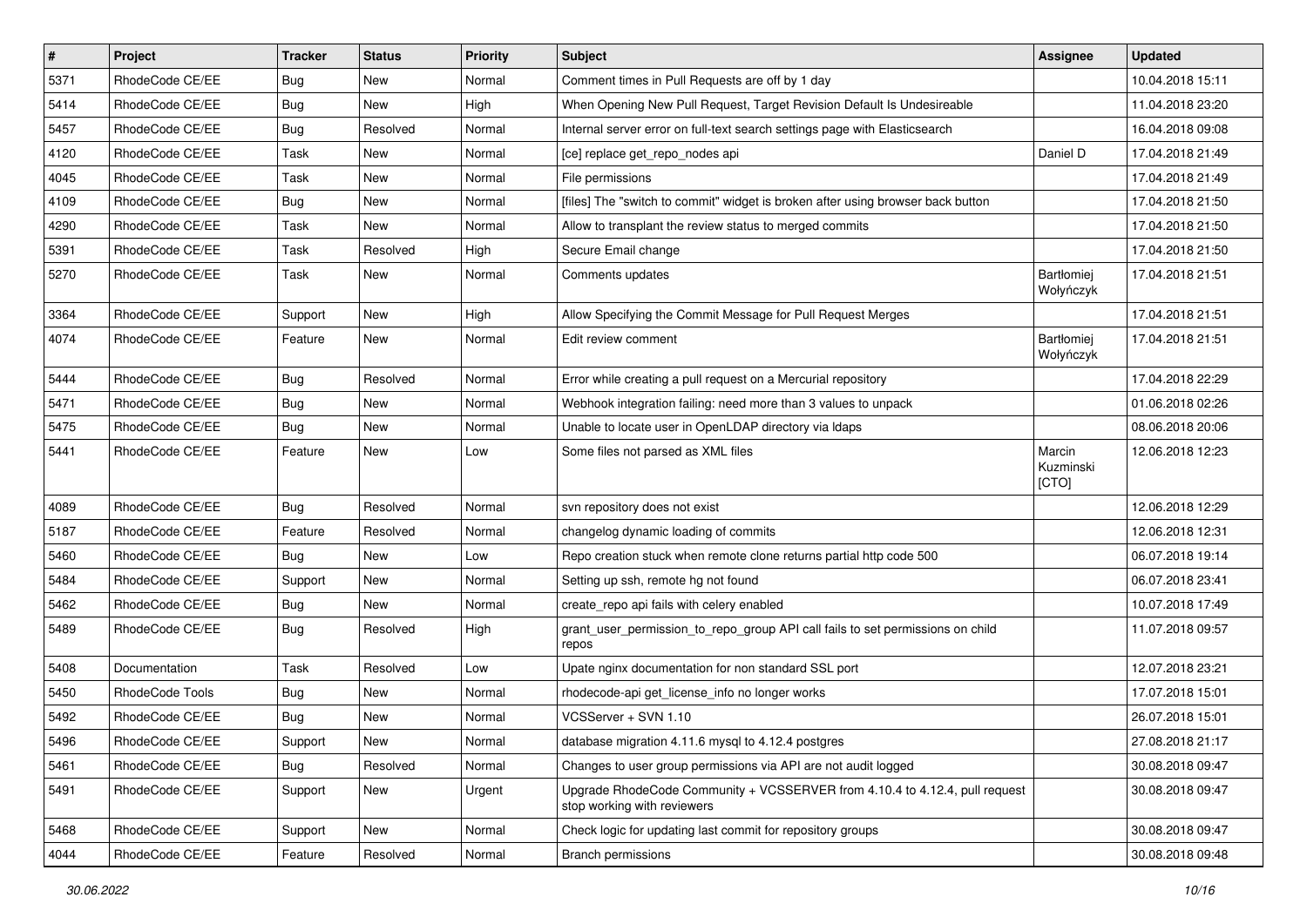| $\sharp$ | Project           | <b>Tracker</b>   | <b>Status</b> | <b>Priority</b> | <b>Subject</b>                                                                                                                    | <b>Assignee</b>              | <b>Updated</b>   |
|----------|-------------------|------------------|---------------|-----------------|-----------------------------------------------------------------------------------------------------------------------------------|------------------------------|------------------|
| 5497     | RhodeCode CE/EE   | Support          | New           | Normal          | hg push hangs                                                                                                                     |                              | 30.08.2018 22:15 |
| 5495     | RhodeCode CE/EE   | Support          | <b>New</b>    | Normal          | Idap to crowd users_groups sync source                                                                                            |                              | 10.09.2018 22:09 |
| 5499     | RhodeCode CE/EE   | Support          | New           | Normal          | ERROR [celery.worker.consumer.consumer] consumer: Cannot connect                                                                  |                              | 11.09.2018 08:39 |
| 5500     | RhodeCode CE/EE   | <b>Bug</b>       | New           | Normal          | How to enable/set "RC_SKIP_HOOKS" to disable svn hooks?                                                                           |                              | 02.10.2018 07:45 |
| 5504     | RhodeCode CE/EE   | Feature          | New           | Normal          | Buttons to copy commit hash and to expand the commit message in the repo<br>summary view                                          |                              | 26.10.2018 00:59 |
| 5506     | RhodeCode CE/EE   | <b>Bug</b>       | <b>New</b>    | Normal          | Web UI fonts are not looking good and is difficult to read for people with low vision                                             |                              | 26.10.2018 09:38 |
| 5304     | RhodeCode CE/EE   | Bug              | Resolved      | Normal          | Email template not correct                                                                                                        |                              | 31.10.2018 08:36 |
| 5297     | RhodeCode CE/EE   | Bug              | Resolved      | Normal          | Locale fails on a SuSE system                                                                                                     |                              | 31.10.2018 08:36 |
| 5482     | RhodeCode CE/EE   | Bug              | Resolved      | Normal          | Changing a repo's 'Remote pull uri' in its Settings fails with 'No repo type specified'                                           |                              | 31.10.2018 08:37 |
| 5503     | RhodeCode CE/EE   | Support          | New           | Normal          | failed to upgrade to 4.13.3                                                                                                       |                              | 06.11.2018 18:28 |
| 5512     | RhodeCode CE/EE   | Bug              | <b>New</b>    | Normal          | Show commit phase in summary view                                                                                                 |                              | 09.11.2018 21:37 |
| 5511     | RhodeCode CE/EE   | Feature          | New           | Normal          | New feature to synchronize the fork with the remote repo from the summary page                                                    |                              | 13.11.2018 01:23 |
| 5509     | RhodeCode CE/EE   | Bug              | New           | Normal          | Remove `!important attributes` from UI elements                                                                                   |                              | 07.12.2018 07:40 |
| 5502     | RhodeCode CE/EE   | Bug              | Resolved      | High            | 500 error when using multiple custom branch permissions                                                                           |                              | 07.12.2018 09:49 |
| 5505     | RhodeCode CE/EE   | Bug              | Resolved      | Normal          | Notification emails from RhodeCode is garbled in Outlook 2016 web client                                                          |                              | 07.12.2018 09:49 |
| 5517     | RhodeCode CE/EE   | Bug              | Resolved      | Urgent          | Problem with upgrading to Community-4.15                                                                                          |                              | 11.12.2018 06:32 |
| 5519     | RhodeCode CE/EE   | Bug              | <b>New</b>    | High            | User unable to fork the repo despite setting Repository Forking to Disabled                                                       |                              | 11.12.2018 22:21 |
| 5524     | RhodeCode CE/EE   | Bug              | New           | High            | Cannot log into RhodeCode anymore                                                                                                 |                              | 15.01.2019 17:08 |
| 5442     | RhodeCode CE/EE   | Feature          | Resolved      | Low             | Preview of Jupyter notebooks                                                                                                      | Marcin<br>Kuzminski<br>[CTO] | 16.01.2019 16:33 |
| 5527     | RhodeCode CE/EE   | Support          | <b>New</b>    | Normal          | API: expose human readable failure reason                                                                                         |                              | 30.01.2019 17:43 |
| 5529     | Documentation     | Support          | New           | Normal          | Documentation does not detail watched repositories                                                                                |                              | 07.02.2019 00:16 |
| 5530     | RhodeCode CE/EE   | Bug              | Resolved      | Normal          | Email integration has incorrect url                                                                                               |                              | 09.02.2019 10:33 |
| 5535     | RhodeCode Control | Bug              | <b>New</b>    | Normal          | improper rollback on upgrade failure                                                                                              |                              | 09.02.2019 21:12 |
| 5533     | RhodeCode Control | Feature          | In Progress   | Normal          | Support busybox tar                                                                                                               |                              | 09.02.2019 22:09 |
| 5534     | RhodeCode Control | Feature          | <b>New</b>    | Normal          | extract/preload subcommand                                                                                                        |                              | 14.02.2019 14:45 |
| 5538     | RhodeCode CE/EE   | <sub>i</sub> Bug | New           | Normal          | internal server error (UnicodeDecodeError) during rhodecode-index request                                                         |                              | 20.02.2019 14:43 |
| 5540     | RhodeCode CE/EE   | Bug              | New           | Normal          | Rhode Code 4.15.2 VCS Caching(?) behaviour                                                                                        |                              | 25.02.2019 17:01 |
| 5543     | RhodeCode CE/EE   | Feature          | New           | Normal          | Repo API should have equivalent get_repo_audit_logs() to User API call<br>get_user_audit_logs()                                   |                              | 26.02.2019 12:22 |
| 5544     | RhodeCode CE/EE   | Support          | Resolved      | Normal          | Use of authentication token with LDAP account results in account lockout when max<br>bad password attempts are configured in LDAP |                              | 27.02.2019 10:09 |
| 5545     | RhodeCode CE/EE   | <b>Bug</b>       | New           | Normal          | Merge commit to contain the username/reponame of the origin                                                                       |                              | 28.02.2019 13:46 |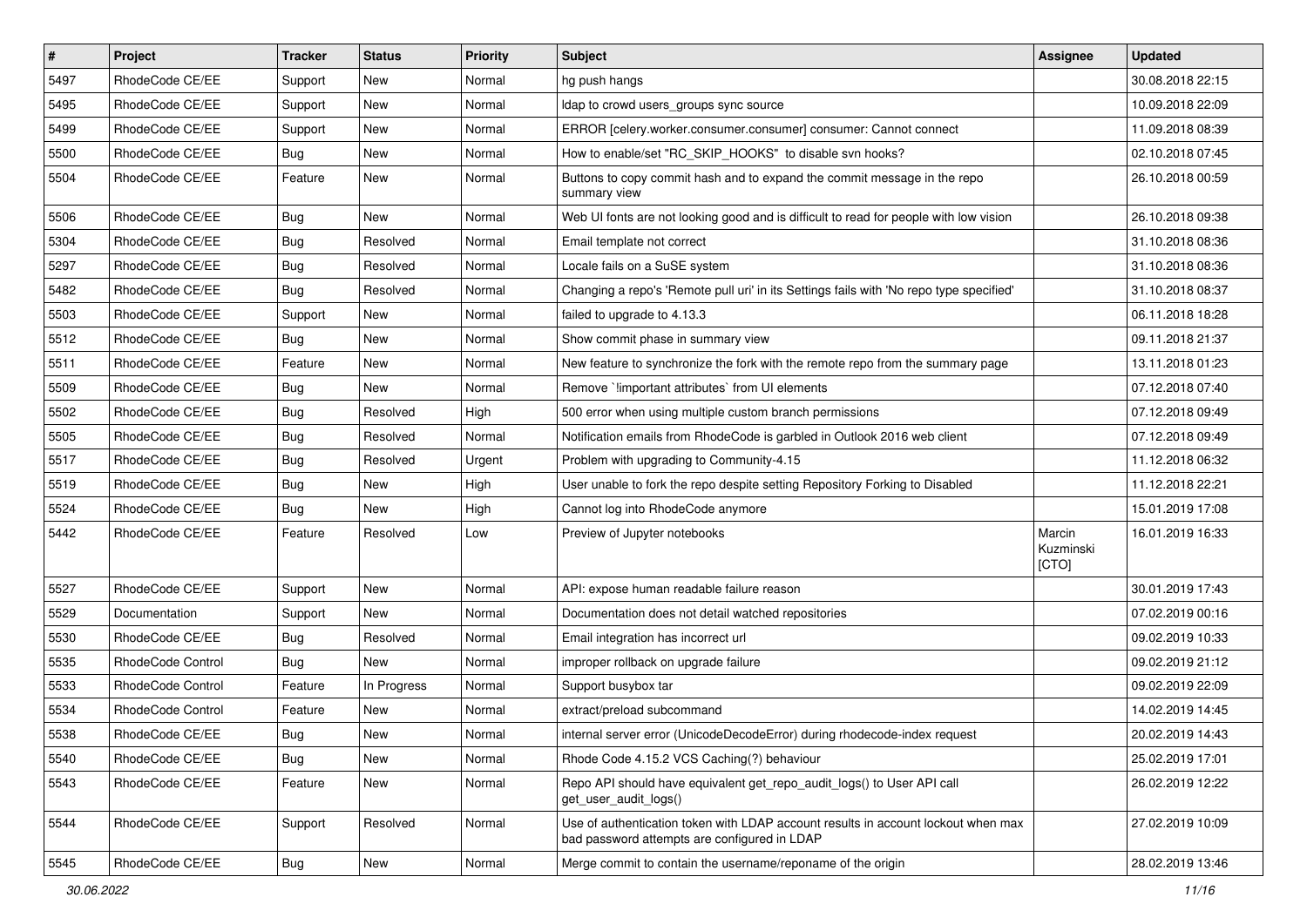| $\sharp$ | Project           | <b>Tracker</b> | <b>Status</b> | Priority | <b>Subject</b>                                                                                                    | <b>Assignee</b>    | <b>Updated</b>   |
|----------|-------------------|----------------|---------------|----------|-------------------------------------------------------------------------------------------------------------------|--------------------|------------------|
| 5515     | RhodeCode CE/EE   | <b>Bug</b>     | Resolved      | Normal   | PR default reviewer is incorrect                                                                                  |                    | 28.02.2019 13:52 |
| 5521     | RhodeCode CE/EE   | Bug            | Resolved      | Normal   | Proxing SVN http requests does not work when using prefix for rhodecode.                                          |                    | 28.02.2019 13:52 |
| 5522     | RhodeCode CE/EE   | <b>Bug</b>     | Resolved      | Low      | vcsserver fails when url contains extra "/"                                                                       |                    | 28.02.2019 13:52 |
| 5520     | RhodeCode CE/EE   | Feature        | Resolved      | Normal   | Show the head commits shas when the merge is prevented due to multiple heads                                      |                    | 28.02.2019 13:52 |
| 5490     | RhodeCode CE/EE   | Bug            | Resolved      | Normal   | Changes to repo group permissions via API are not audit logged                                                    |                    | 28.02.2019 13:52 |
| 5528     | RhodeCode CE/EE   | Bug            | Resolved      | High     | Empty Unicode file causes the PR to return HTTP 500                                                               |                    | 28.02.2019 13:52 |
| 5537     | RhodeCode CE/EE   | Task           | Resolved      | Normal   | Add owner to create pull request API                                                                              |                    | 28.02.2019 13:52 |
| 5536     | RhodeCode CE/EE   | Feature        | Resolved      | Low      | Ability to disable server-side SSH key generation                                                                 |                    | 28.02.2019 13:52 |
| 5547     | RhodeCode CE/EE   | <b>Bug</b>     | New           | Normal   | UI not consistent between Firefox and Chrome                                                                      |                    | 01.03.2019 23:35 |
| 5546     | RhodeCode CE/EE   | Support        | Resolved      | Normal   | experiments with mercurial 4.9                                                                                    |                    | 26.03.2019 09:23 |
| 5494     | RhodeCode CE/EE   | <b>Bug</b>     | <b>New</b>    | Normal   | rccontrol's python package management causes slow VCS SSH                                                         |                    | 02.04.2019 11:56 |
| 5395     | RhodeCode CE/EE   | Support        | Resolved      | Normal   | Svn protocols and performance                                                                                     |                    | 04.04.2019 18:08 |
| 5550     | RhodeCode CE/EE   | Bug            | <b>New</b>    | Normal   | 500 Internal Server Error   The server has either erred or is incapable of performing<br>the requested operation. |                    | 18.04.2019 17:12 |
| 5551     | Documentation     | Bug            | <b>New</b>    | Normal   | Mention LargeFile and LFS in the Backup page                                                                      |                    | 21.04.2019 20:58 |
| 5552     | RhodeCode CE/EE   | Feature        | New           | High     | PR dependency across repos                                                                                        |                    | 22.06.2019 01:15 |
| 5559     | RhodeCode CE/EE   | Bug            | <b>New</b>    | Normal   | Timezone handling issue on repos list                                                                             |                    | 07.07.2019 22:19 |
| 5513     | RhodeCode CE/EE   | Bug            | Resolved      | High     | Gist: GitHub flavoured markdown gist creation fails                                                               |                    | 07.07.2019 22:21 |
| 5548     | RhodeCode CE/EE   | Feature        | <b>New</b>    | Normal   | Initial Search API                                                                                                | Peter Colledge     | 07.07.2019 22:21 |
| 5399     | RhodeCode CE/EE   | Bug            | In Progress   | High     | Issues with Git LFS integration                                                                                   |                    | 07.07.2019 22:21 |
| 5558     | RhodeCode CE/EE   | Bug            | Resolved      | Low      | Commit compare window covers text                                                                                 |                    | 08.07.2019 18:12 |
| 5553     | RhodeCode CE/EE   | Bug            | New           | Normal   | Exceptions Tracker - Exception ID: 140095575901360 after upgrade to the lastes<br>version                         | Thierry<br>Wynsdau | 10.07.2019 10:33 |
| 5507     | RhodeCode CE/EE   | Bug            | Resolved      | Normal   | Markdown rendering needs improvement                                                                              |                    | 15.08.2019 15:40 |
| 5570     | RhodeCode CE/EE   | Bug            | New           | Normal   | Remap repositories always fail in RhodeCode community                                                             |                    | 04.10.2019 14:50 |
| 5571     | RhodeCode CE/EE   | Bug            | Resolved      | Normal   | redmine does not work with firefox any more                                                                       |                    | 25.10.2019 12:38 |
| 5557     | RhodeCode CE/EE   | Bug            | Resolved      | Normal   | Consider removing slashes from the RSS feed names                                                                 |                    | 31.10.2019 19:54 |
| 5541     | RhodeCode CE/EE   | Support        | New           | Normal   | <b>SVN Settings: Repository Patterns</b>                                                                          |                    | 16.12.2019 15:35 |
| 5200     | RhodeCode CE/EE   | Task           | New           | Normal   | investigate search improvements                                                                                   |                    | 16.12.2019 16:04 |
| 5556     | RhodeCode CE/EE   | Bug            | New           | Normal   | After upgrade RhodeCode Enterprise, pull request via API adds repo owner as<br>default reviewer                   |                    | 01.01.2020 13:09 |
| 5582     | RhodeCode Control | Feature        | New           | Normal   | Add the version number of a PR in the HTTP API                                                                    |                    | 15.01.2020 10:45 |
| 5573     | RhodeCode CE/EE   | Bug            | Resolved      | Normal   | Wrong notification Base Url for Email-Integrations                                                                |                    | 16.01.2020 08:53 |
| 5567     | RhodeCode CE/EE   | Bug            | Resolved      | High     | Error after PR was updated                                                                                        |                    | 20.01.2020 10:04 |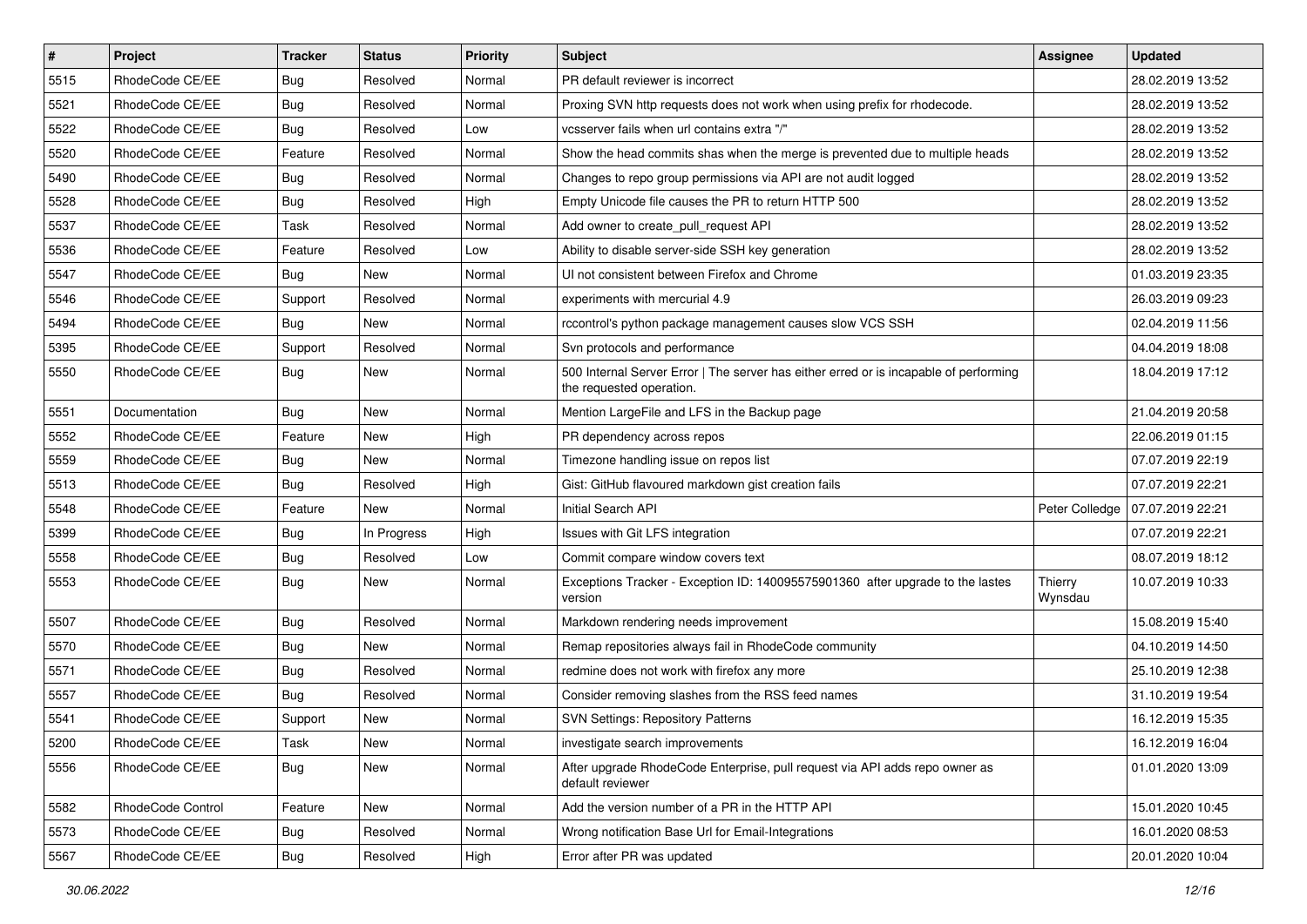| $\vert$ # | Project         | <b>Tracker</b> | <b>Status</b> | Priority | Subject                                                                                        | <b>Assignee</b>              | <b>Updated</b>                    |
|-----------|-----------------|----------------|---------------|----------|------------------------------------------------------------------------------------------------|------------------------------|-----------------------------------|
| 5575      | RhodeCode CE/EE | Bug            | Resolved      | Low      | Filtering username containing '-' does not work in Admin audit log panel                       |                              | 20.01.2020 10:04                  |
| 5579      | RhodeCode CE/EE | Bug            | Resolved      | Normal   | JS bug when a commit message can be parsed as a number                                         | Daniel D                     | 20.01.2020 10:04                  |
| 5569      | RhodeCode CE/EE | Bug            | Resolved      | Normal   | SshWrapper error                                                                               |                              | 21.01.2020 02:02                  |
| 5554      | RhodeCode CE/EE | Support        | Resolved      | Normal   | How to increase number of commits shown in pagination on dashboard and<br>changelog            |                              | 21.01.2020 02:08                  |
| 5272      | RhodeCode CE/EE | Feature        | Resolved      | Normal   | Pull Request checklist                                                                         |                              | 21.01.2020 02:09                  |
| 5368      | RhodeCode CE/EE | Feature        | Resolved      | Normal   | Mercurial: Close branch before merging it                                                      |                              | Mathieu Cantin   21.01.2020 02:11 |
| 5518      | RhodeCode CE/EE | Bug            | Resolved      | Normal   | Zero-sized files in /rhodecode/config/rcextensions/examples                                    |                              | 21.01.2020 02:18                  |
| 5469      | RhodeCode CE/EE | Feature        | Resolved      | Normal   | elastisearch > 2.x not supported?                                                              |                              | 21.01.2020 02:19                  |
| 5229      | RhodeCode CE/EE | Task           | Resolved      | Normal   | add support for https://clipboardjs.com/                                                       |                              | 21.01.2020 02:19                  |
| 4155      | RhodeCode CE/EE | Bug            | Resolved      | Low      | Date of Last Change is not displayed correctly                                                 | Marcin<br>Kuzminski<br>[CTO] | 21.01.2020 02:20                  |
| 5584      | RhodeCode CE/EE | Feature        | <b>New</b>    | Normal   | "update pull request link" message on vcs client                                               |                              | 23.01.2020 10:32                  |
| 5588      | RhodeCode CE/EE | Bug            | <b>New</b>    | Normal   | wrong rendering of issue tracker pattern                                                       |                              | 29.01.2020 11:24                  |
| 5581      | RhodeCode CE/EE | Feature        | Resolved      | Normal   | expose `send_email` option in the HTTP API, for `comment_commit` and<br>`comment_pull_request` | Daniel D                     | 29.01.2020 11:46                  |
| 5586      | RhodeCode CE/EE | Feature        | <b>New</b>    | Normal   | @mention should be a link                                                                      |                              | 29.01.2020 11:46                  |
| 5587      | RhodeCode CE/EE | Bug            | Resolved      | Normal   | Broken metatags in 4.18.1                                                                      | <b>Marcin Lulek</b>          | 29.01.2020 11:46                  |
| 5591      | Documentation   | Support        | <b>New</b>    | Normal   | documentation typo                                                                             |                              | 04.02.2020 19:43                  |
| 5576      | RhodeCode CE/EE | Bug            | Resolved      | High     | Hosting many repositories                                                                      | Craig Fairhurst              | 12.02.2020 12:55                  |
| 5593      | RhodeCode CE/EE | Support        | New           | Normal   | SSH connections                                                                                |                              | 17.02.2020 16:18                  |
| 3981      | RhodeCode CE/EE | Feature        | Resolved      | Normal   | Add cloud hosting like Gitlab, GitHub                                                          |                              | 02.03.2020 09:14                  |
| 5595      | RhodeCode CE/EE | Feature        | New           | Normal   | Group code review mail notification                                                            |                              | 03.03.2020 10:17                  |
| 5598      | Documentation   | Bug            | <b>New</b>    | Low      | Typo in force delete command                                                                   |                              | 19.03.2020 20:10                  |
| 5585      | RhodeCode CE/EE | Feature        | Resolved      | Normal   | Minimize downtime on rccontrol upgrade                                                         |                              | 27.03.2020 09:45                  |
| 5603      | RhodeCode CE/EE | Feature        | Resolved      | Normal   | Code search - highlight matching search terms                                                  |                              | 30.03.2020 11:16                  |
| 5604      | RhodeCode CE/EE | Bug            | Resolved      | High     | Search error on second result page                                                             | Daniel D                     | 30.03.2020 16:01                  |
| 5602      | RhodeCode CE/EE | Feature        | Resolved      | Normal   | Copy full path only copies partial                                                             | Daniel D                     | 30.03.2020 16:04                  |
| 5605      | RhodeCode CE/EE | Bug            | Resolved      | Normal   | Cannot set subversion compatibility to 1.10                                                    |                              | 30.03.2020 17:27                  |
| 5608      | RhodeCode CE/EE | Bug            | Resolved      | High     | svn+ssh user set incorrectly                                                                   | Daniel D                     | 31.03.2020 18:21                  |
| 5609      | RhodeCode CE/EE | Support        | Resolved      | Normal   | Change git diff algorithm                                                                      |                              | 31.03.2020 22:08                  |
| 5599      | RhodeCode CE/EE | <b>Bug</b>     | Resolved      | Normal   | SVN navigation to trunk fails                                                                  | Daniel D                     | 04.04.2020 11:21                  |
| 5606      | RhodeCode CE/EE | Bug            | Resolved      | High     | SVN + ssh subdirectory failure                                                                 | Daniel D                     | 09.04.2020 03:29                  |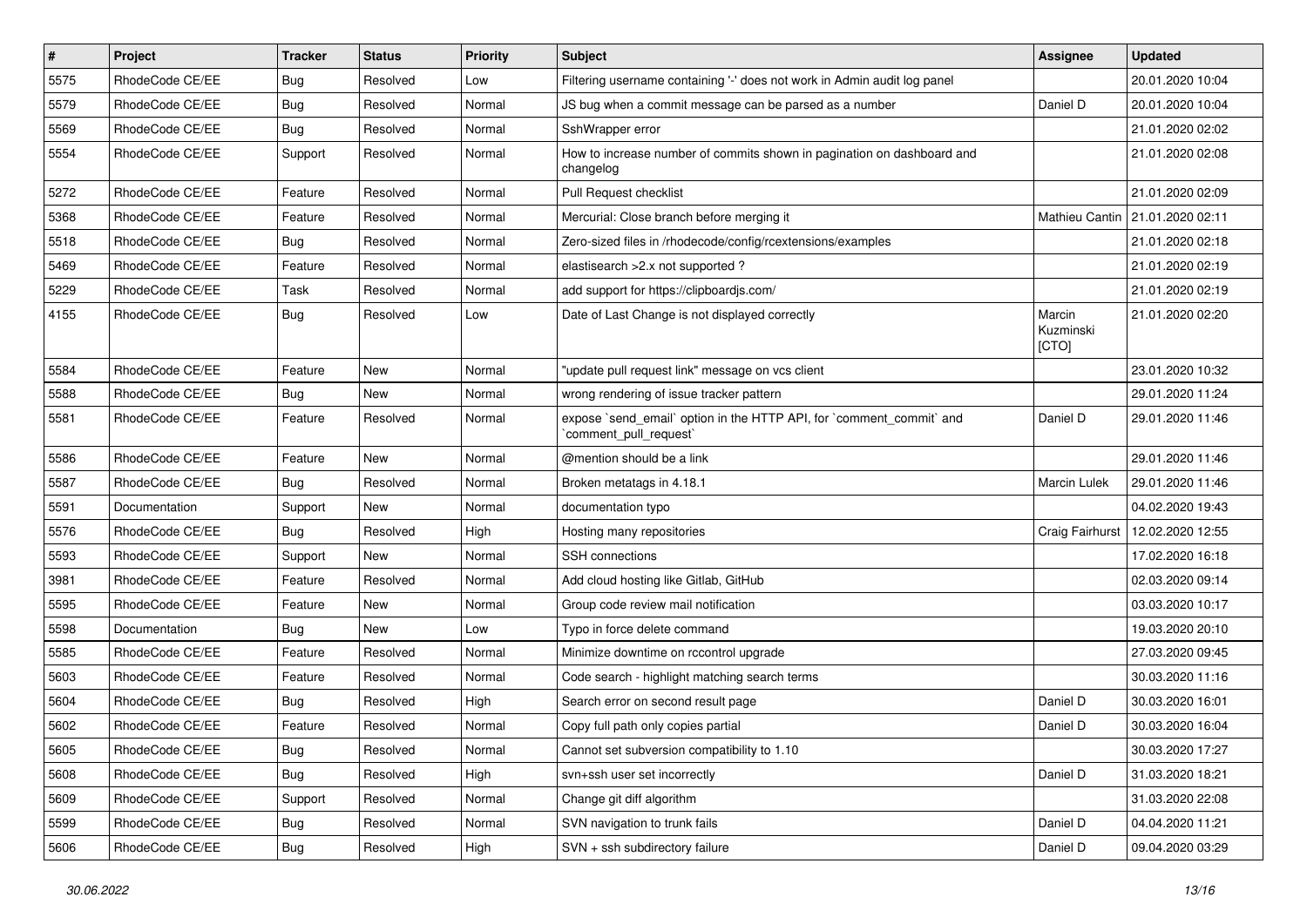| $\vert$ # | Project         | Tracker    | <b>Status</b> | <b>Priority</b> | <b>Subject</b>                                                                                           | Assignee           | <b>Updated</b>   |
|-----------|-----------------|------------|---------------|-----------------|----------------------------------------------------------------------------------------------------------|--------------------|------------------|
| 5596      | RhodeCode CE/EE | Bug        | Resolved      | Normal          | Pull Request duplicated after description edit                                                           |                    | 14.04.2020 13:28 |
| 5583      | RhodeCode CE/EE | Feature    | Resolved      | Normal          | rcextensions hook for pull request comment                                                               |                    | 23.04.2020 13:42 |
| 5614      | RhodeCode CE/EE | Feature    | Resolved      | Normal          | Show context function name in hg diffs                                                                   |                    | 23.04.2020 13:43 |
| 5615      | RhodeCode CE/EE | Feature    | Resolved      | Normal          | Misleading message in PR diff view "File was deleted in this version"                                    | Daniel D           | 23.04.2020 17:40 |
| 5617      | RhodeCode CE/EE | Feature    | New           | Normal          | Allow PRs to non-head bookmarks                                                                          |                    | 20.05.2020 12:25 |
| 5561      | RhodeCode CE/EE | <b>Bug</b> | Resolved      | Normal          | PR diff doesn't update when target changes                                                               |                    | 21.05.2020 11:53 |
| 5618      | RhodeCode CE/EE | Support    | New           | Normal          | Getting HTTP 502 Bad Gateway when trying to push (or clone) on a slow network                            |                    | 27.05.2020 21:56 |
| 5594      | RhodeCode CE/EE | <b>Bug</b> | Resolved      | Normal          | Credentials in Repository Settings for Pull requests are exposed                                         |                    | 28.05.2020 20:25 |
| 5555      | RhodeCode CE/EE | Bug        | Resolved      | Normal          | Making Repository Public does not update the Default User Permissions                                    |                    | 28.05.2020 20:26 |
| 5516      | RhodeCode CE/EE | Support    | Resolved      | High            | Cannot log into RhodeCode                                                                                | Thierry<br>Wynsdau | 28.05.2020 20:28 |
| 5523      | RhodeCode CE/EE | Bug        | Resolved      | High            | user from AD is asked to change his password when logs in.                                               | Thierry<br>Wynsdau | 28.05.2020 20:28 |
| 5590      | RhodeCode CE/EE | <b>Bug</b> | New           | Normal          | Pull Request creation takes 2 minutes                                                                    |                    | 28.05.2020 20:48 |
| 5601      | RhodeCode CE/EE | Feature    | Resolved      | Normal          | Default navigation should be by branch name not commit id                                                |                    | 04.06.2020 23:51 |
| 5619      | RhodeCode CE/EE | <b>Bug</b> | Resolved      | Normal          | Setting Landing Commit to SVN Trunk results in Files tab hitting a 404                                   |                    | 04.06.2020 23:51 |
| 5620      | RhodeCode CE/EE | <b>Bug</b> | Resolved      | Normal          | Regression of mail rendering in Thunderbird                                                              |                    | 15.06.2020 16:45 |
| 5621      | RhodeCode CE/EE | Bug        | Resolved      | Urgent          | LDAP + User Groups authentication plugin not working after upgrade to $4.19.x$                           |                    | 15.06.2020 17:56 |
| 5624      | RhodeCode CE/EE | <b>Bug</b> | New           | Normal          | Timeout when trying to test SMTP email configuration                                                     |                    | 01.07.2020 20:01 |
| 5625      | Documentation   | <b>Bug</b> | New           | Normal          | Feedback on RhodeCode Full-text search docs                                                              |                    | 02.07.2020 19:22 |
| 5626      | RhodeCode CE/EE | <b>Bug</b> | New           | Normal          | Whoosh full-text indexing is fully indexing all repos, not recognizing forks                             |                    | 02.07.2020 19:24 |
| 5627      | Documentation   | Bug        | New           | Normal          | Immediate re-run of rhodecode-index throws warnings on some repos (and suggests<br>rebuild from scratch) |                    | 02.07.2020 19:41 |
| 5531      | RhodeCode Tools | Bug        | New           | Normal          | rhodecode-index: default cli opts overwrite given mapping file                                           |                    | 17.07.2020 17:36 |
| 5629      | RhodeCode CE/EE | <b>Bug</b> | New           | Normal          | Diff truncated on small files                                                                            |                    | 21.07.2020 08:58 |
| 5630      | RhodeCode CE/EE | Bug        | <b>New</b>    | Normal          | Inline comments do not follow the line of code                                                           |                    | 21.07.2020 11:25 |
| 5623      | RhodeCode CE/EE | <b>Bug</b> | Resolved      | Normal          | Credentials for remote repository URL leaking in Repository Header                                       |                    | 22.07.2020 00:47 |
| 5622      | RhodeCode CE/EE | Bug        | Resolved      | High            | Upgrade from 4.18.3 to 4.19.3 broke all PRs                                                              |                    | 28.07.2020 16:44 |
| 5574      | RhodeCode CE/EE | Feature    | Resolved      | Normal          | hg: Information for external hooks                                                                       |                    | 30.07.2020 15:40 |
| 5631      | RhodeCode CE/EE | Feature    | New           | Normal          | Change target of PR                                                                                      |                    | 31.07.2020 17:05 |
| 5632      | RhodeCode CE/EE | Bug        | New           | Normal          | Missing Parent Folder for Personal Repo lacks proper handling                                            |                    | 03.08.2020 07:56 |
| 5634      | RhodeCode CE/EE | <b>Bug</b> | Resolved      | Normal          | Quick Search Toolbar bugs out if pull request contains unicode double quote<br>character "               |                    | 12.10.2020 23:13 |
| 4183      | RhodeCode CE/EE | Feature    | Resolved      | Normal          | Different roles for PR reviewers                                                                         | Daniel D           | 12.10.2020 23:13 |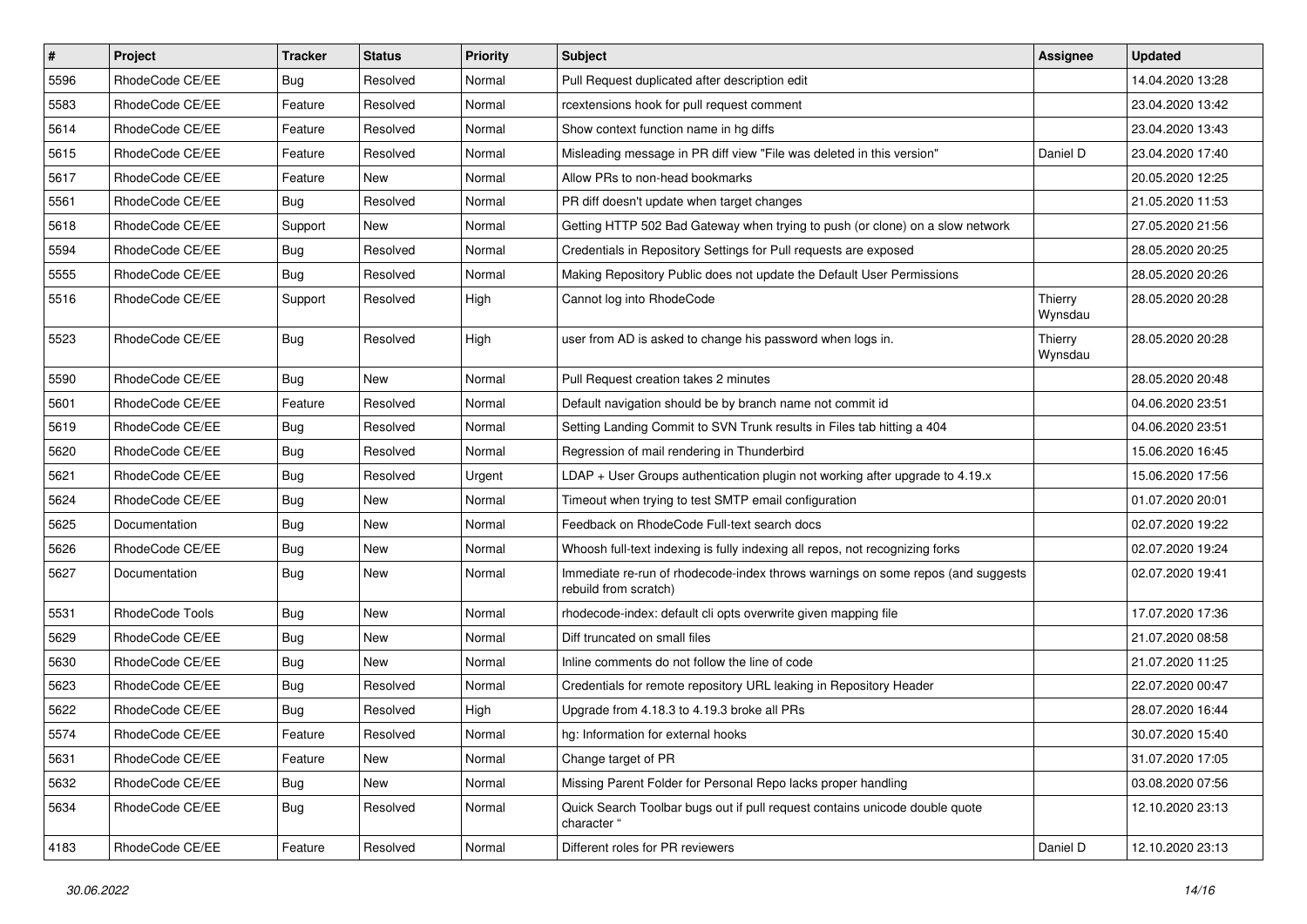| $\sharp$ | Project         | Tracker    | <b>Status</b> | Priority  | Subject                                                                                                                              | Assignee                     | <b>Updated</b>   |
|----------|-----------------|------------|---------------|-----------|--------------------------------------------------------------------------------------------------------------------------------------|------------------------------|------------------|
| 5633     | RhodeCode CE/EE | <b>Bug</b> | Resolved      | Normal    | Moderately large pull requests fail because inefficient use of reviewer_data_json<br>column in pull requests table                   |                              | 12.10.2020 23:13 |
| 5637     | RhodeCode CE/EE | Feature    | New           | Normal    | Clone URL templates - add per repository/namespace                                                                                   |                              | 29.10.2020 09:38 |
| 5639     | RhodeCode CE/EE | Support    | New           | High      | 500 Internal Server Error   The server has either erred  after importing Database<br>from backup                                     |                              | 22.11.2020 09:15 |
| 5641     | RhodeCode CE/EE | Feature    | <b>New</b>    | Normal    | "Add draft" / (x) button usability                                                                                                   |                              | 30.11.2020 20:53 |
| 5635     | RhodeCode CE/EE | Feature    | Resolved      | Normal    | Remember column sorted by of the "Pull Requests You Participate In" table                                                            |                              | 30.11.2020 22:30 |
| 5644     | RhodeCode CE/EE | Bug        | New           | Normal    | PR inks to comments not working if files are collapsed                                                                               |                              | 02.12.2020 10:42 |
| 5649     | RhodeCode CE/EE | <b>Bug</b> | New           | Normal    | test-file-upload                                                                                                                     |                              | 17.12.2020 23:08 |
| 5645     | RhodeCode CE/EE | <b>Bug</b> | <b>New</b>    | High      | Rhodecode returns 400 Bad request on huge mercurial repos                                                                            |                              | 18.12.2020 06:29 |
| 5600     | RhodeCode CE/EE | Feature    | New           | Normal    | Change default repository landing page                                                                                               |                              | 27.01.2021 01:04 |
| 5638     | RhodeCode CE/EE | Feature    | New           | Normal    | Add "Copy full url path" button                                                                                                      |                              | 05.02.2021 20:23 |
| 5653     | RhodeCode CE/EE | Feature    | New           | Normal    | Extend SSH clone to support cloning by repo id.                                                                                      | Marcin<br>Kuzminski<br>[CTO] | 17.02.2021 12:58 |
| 5654     | RhodeCode CE/EE | Bug        | New           | Normal    | Comment formatting broken when containing @ in a code block                                                                          |                              | 24.02.2021 12:10 |
| 4090     | RhodeCode CE/EE | <b>Bug</b> | Resolved      | Normal    | test ticket                                                                                                                          |                              | 09.03.2021 20:39 |
| 5657     | RhodeCode CE/EE | <b>Bug</b> | New           | Normal    | Error in maintenance page                                                                                                            |                              | 30.03.2021 15:09 |
| 5636     | RhodeCode CE/EE | <b>Bug</b> | Resolved      | High      | Remap and Rescan 500 Internal Server Error                                                                                           |                              | 30.04.2021 08:53 |
| 5643     | RhodeCode CE/EE | Feature    | Resolved      | Low       | jump to bottom of review                                                                                                             |                              | 30.04.2021 08:53 |
| 5642     | RhodeCode CE/EE | Feature    | Resolved      | Normal    | pull request version column in commit list                                                                                           |                              | 30.04.2021 08:53 |
| 5651     | RhodeCode CE/EE | Bug        | Resolved      | Normal    | Pull requests can get stuck if the diff is too large (it was created by mistake but we<br>can't open it to delete it)                |                              | 30.04.2021 08:53 |
| 5652     | RhodeCode CE/EE | Bug        | Resolved      | Normal    | Pull Requests: when title and descriptions contains character [] {} and () index out of<br>bound when attempting to comment/approve. |                              | 30.04.2021 08:53 |
| 5656     | RhodeCode CE/EE | <b>Bug</b> | Resolved      | Normal    | Error for branch permission page                                                                                                     |                              | 30.04.2021 08:53 |
| 5560     | RhodeCode CE/EE | <b>Bug</b> | Resolved      | High      | Check all permission API function to flush caches for auth perms                                                                     |                              | 08.06.2021 23:56 |
| 5655     | RhodeCode CE/EE | Bug        | Resolved      | Normal    | New public gist's id is always auto generated                                                                                        |                              | 01.07.2021 12:06 |
| 5664     | RhodeCode CE/EE | <b>Bug</b> | New           | Normal    | Regression: When assigning permissions, cannot see own group in auto-complete<br>without special conditions                          |                              | 29.07.2021 10:49 |
| 5510     | RhodeCode CE/EE | Bug        | New           | High      | AssertionError: unexpected parameters: user_agent & hook_type                                                                        |                              | 31.07.2021 11:14 |
| 5434     | RhodeCode CE/EE | <b>Bug</b> | Resolved      | Immediate | Locale problem                                                                                                                       |                              | 01.10.2021 09:51 |
| 5669     | RhodeCode CE/EE | Bug        | Resolved      | Normal    | Mercurial commit messages doesn't show cyrillic symbols                                                                              |                              | 01.10.2021 10:39 |
| 5610     | RhodeCode CE/EE | Bug        | Resolved      | Normal    | Files navigation looses the at= <name> marker</name>                                                                                 | Daniel D                     | 03.10.2021 23:23 |
| 5611     | RhodeCode CE/EE | Feature    | Resolved      | Normal    | Add information "is the pull request up to date?" in the PR page                                                                     |                              | 03.10.2021 23:24 |